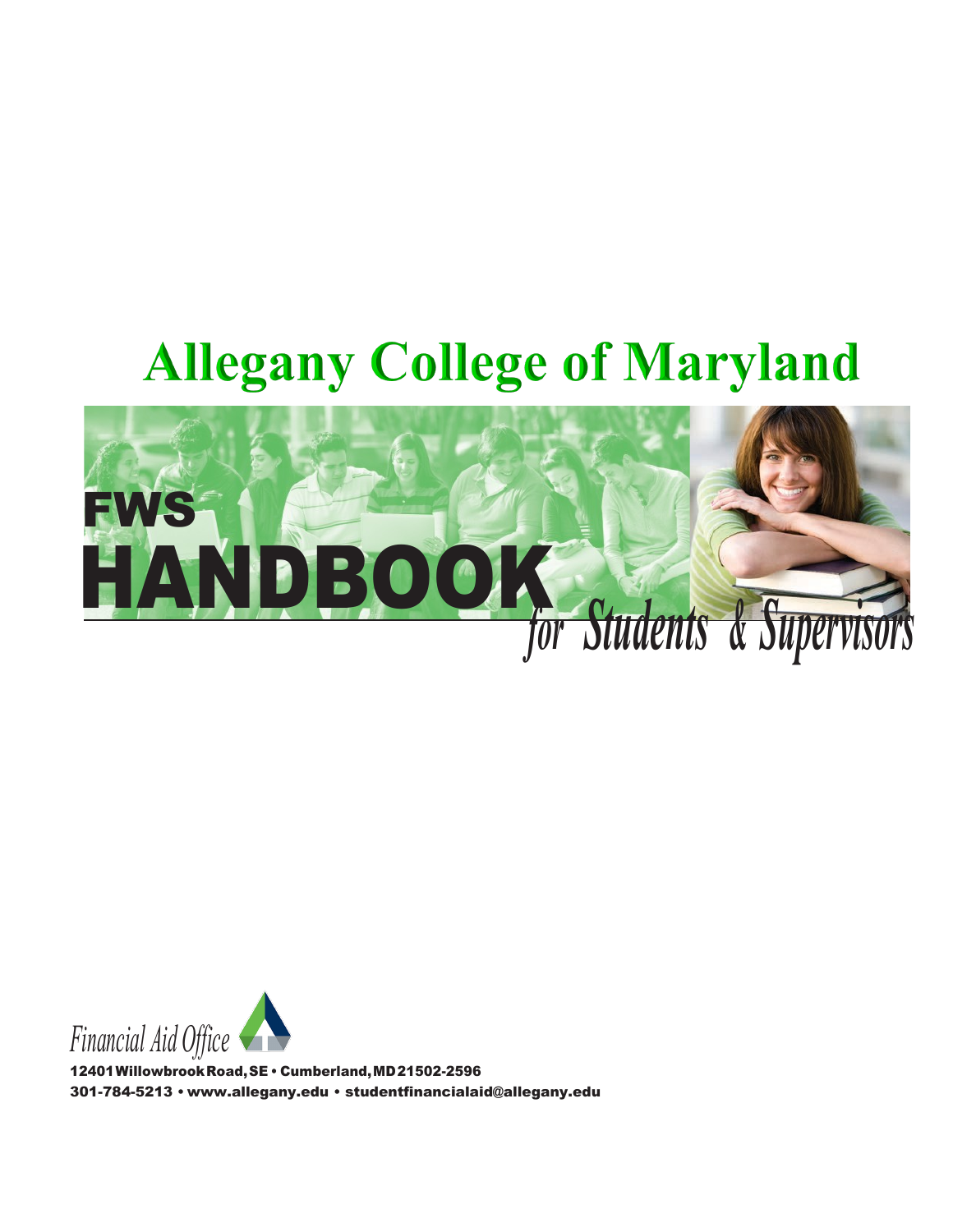# **TABLE OF CONTENTS**

| Required Employment Forms<br>(W-4, Work Permit (if required), Confidentiality Statement, and I-9 Form)  6 |
|-----------------------------------------------------------------------------------------------------------|
|                                                                                                           |
|                                                                                                           |
|                                                                                                           |
|                                                                                                           |
|                                                                                                           |
|                                                                                                           |
|                                                                                                           |
|                                                                                                           |
|                                                                                                           |
|                                                                                                           |
|                                                                                                           |
|                                                                                                           |
| Grievance Procedures (Sexual Harrassment/Discrimination) 21                                               |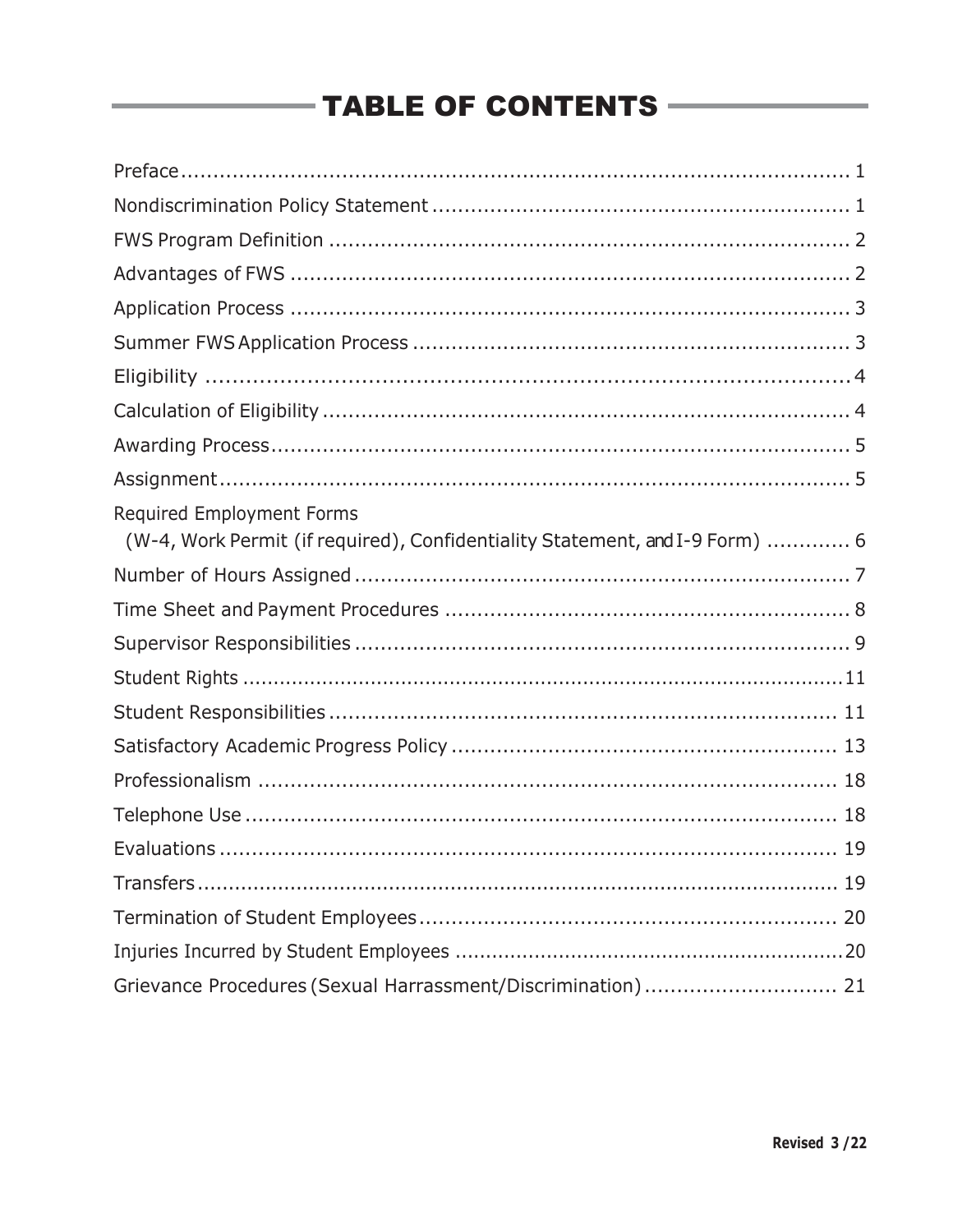# <span id="page-2-0"></span>PREFACE

The purpose of this handbook is to provide up-to-date information to students and supervisors about the FWS Program administered by the Student Financial Aid Office.

Students should read the sections containing information concerning the responsibilities of workstudy students at Allegany College of Maryland.

Supervisors should familiarize themselves with the payroll procedures, termination and evaluation process, and the responsibilities of the supervisor.

We hope this handbook will provide many of the answers to questions asked by both students and supervisors. Should you need further information concerning the FWS program, please feel free to contact the Student Financial Aid Office.

# EQUAL OPPORTUNITY

### *ALLEGANY COLLEGE OF MARYLAND STUDENT FINANCIAL AID NON-DISCRIMINATORY STATEMENT*

The Student Financial Aid Office of Allegany College of Maryland offers free financial aid counseling services to all persons who request such help. All students attending the College are awarded all of the student financial aid for which they are eligible. Students have the right to cancel/decline some or all of any student financial aid award. ACM's Student Financial Aid Office does not discriminate on the basis of curriculum, race, color, creed, national or ethnicorigin, gender, religion, disability, age, veteran status, or citizenship status (except in those circumstances permitted or mandated by Federal Law) when awarding or disbursing student financial assistance.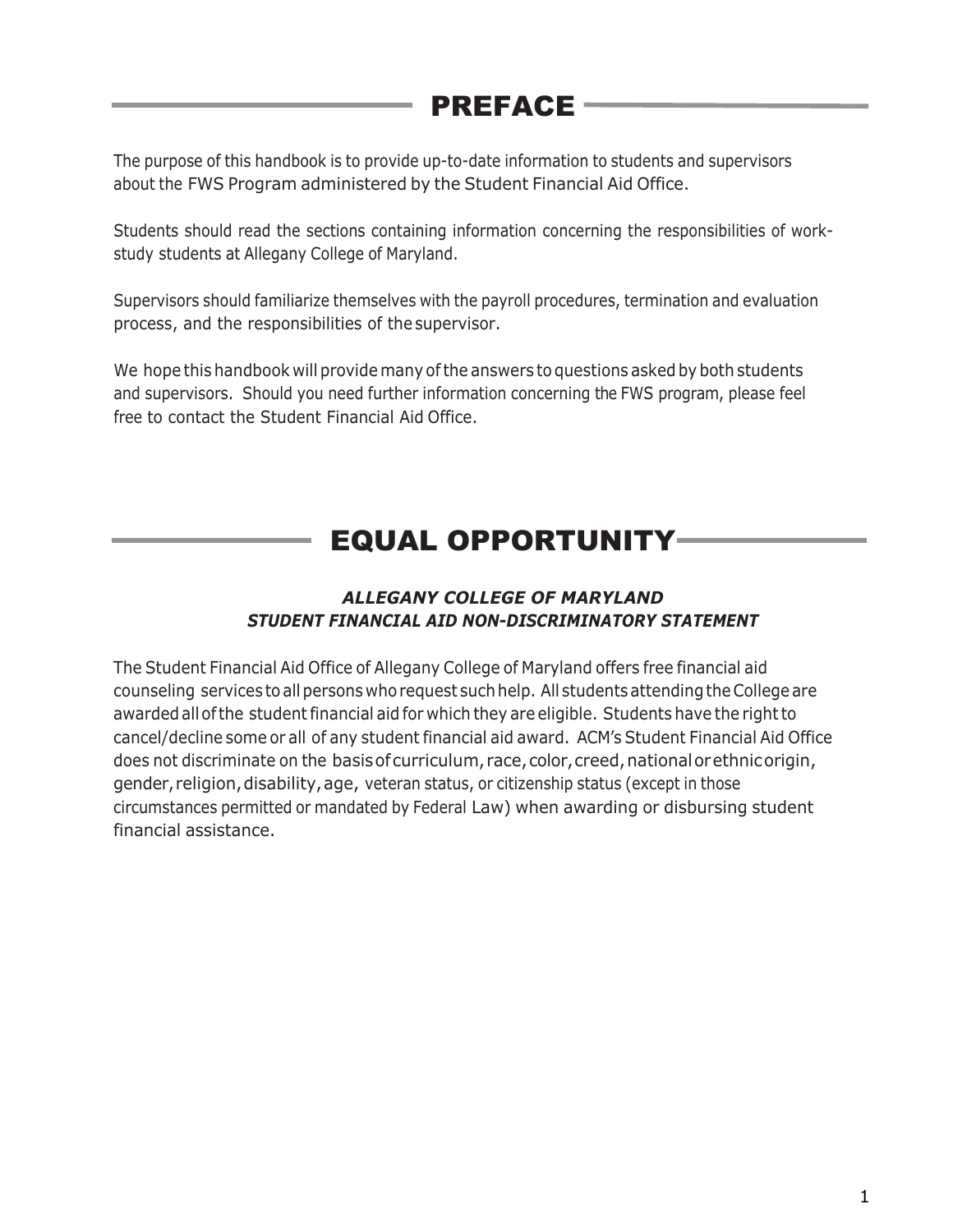# FEDERAL WORK-STUDY PROGRAM (FWS)

### *DEFINITION*

FWS is a federally-funded program that was established by Congress under the Economic Opportunity Act of 1964; and since 1968, it has been under the authority of the Higher Education Act of 1965 and the Educational Amendments of 1972 and 1976. The purpose of the FWS Program is to expand part-time employment opportunities for students who are in need of earnings from such employmentin order to pursue a course of study at an institution of higher learning.

The FWS Program (FWS) at Allegany College of Maryland (ACM) is designed to meet the needs of both the students and the institution by providing part-time employment in various departments and areas on campus and off campus. At present, there are over two hundred students involved in the FWS program.

Money earned in the FWS program is given to the student in the form of a paycheck and is designed to help the student pay for other educational expenses; it is not applied to tuition, fees, or bookstore charges. In order to receive FWS money, students must work at an hourly wage position. The FWS program offers no compensatory time, vacation pay, holiday pay, or overtime pay. Sick time is earned at a rate of one (1) hour for every 30 hours worked if the FWS student works more than 12 hours per week.

ACM is required to utilize at least 7% of its FWS funding in community service positions with at least one FWS student employed as a reading tutor for children of preschool and/or elementary age with a family literacy program. To this end, ACM participates in the America Reads ProgramandFWS students hired inthis capacityare paid a higher wagerate. Students can contact the Student Financial Aid Office for information regarding the current wage rates for work-study positions.

More important than the money, the FWS program has helped thousands of ACM students to gain understanding of their specific career responsibilities; and for many, it represents their first job experience. The FWS program serves a variety of purposes for the students and the institution. This manual has been designed to assist students and supervisors in the administration of the FWS program.

# *ADVANTAGES OF FWS*

There are a variety of jobs available through the FWS program, such as: clerical, technical, lab assistant, research, recreational, facilities, and public safety. Some jobs help students who have never held a job understand what job responsibility is, and others will build on their curriculumexperience and education.

Students should be aware of the many advantages of the FWS Program. Arranging flexible work schedules around class times and study times can reduce the transportation expense and time consumed of having another outside job. And, money earned under the FWS Program is not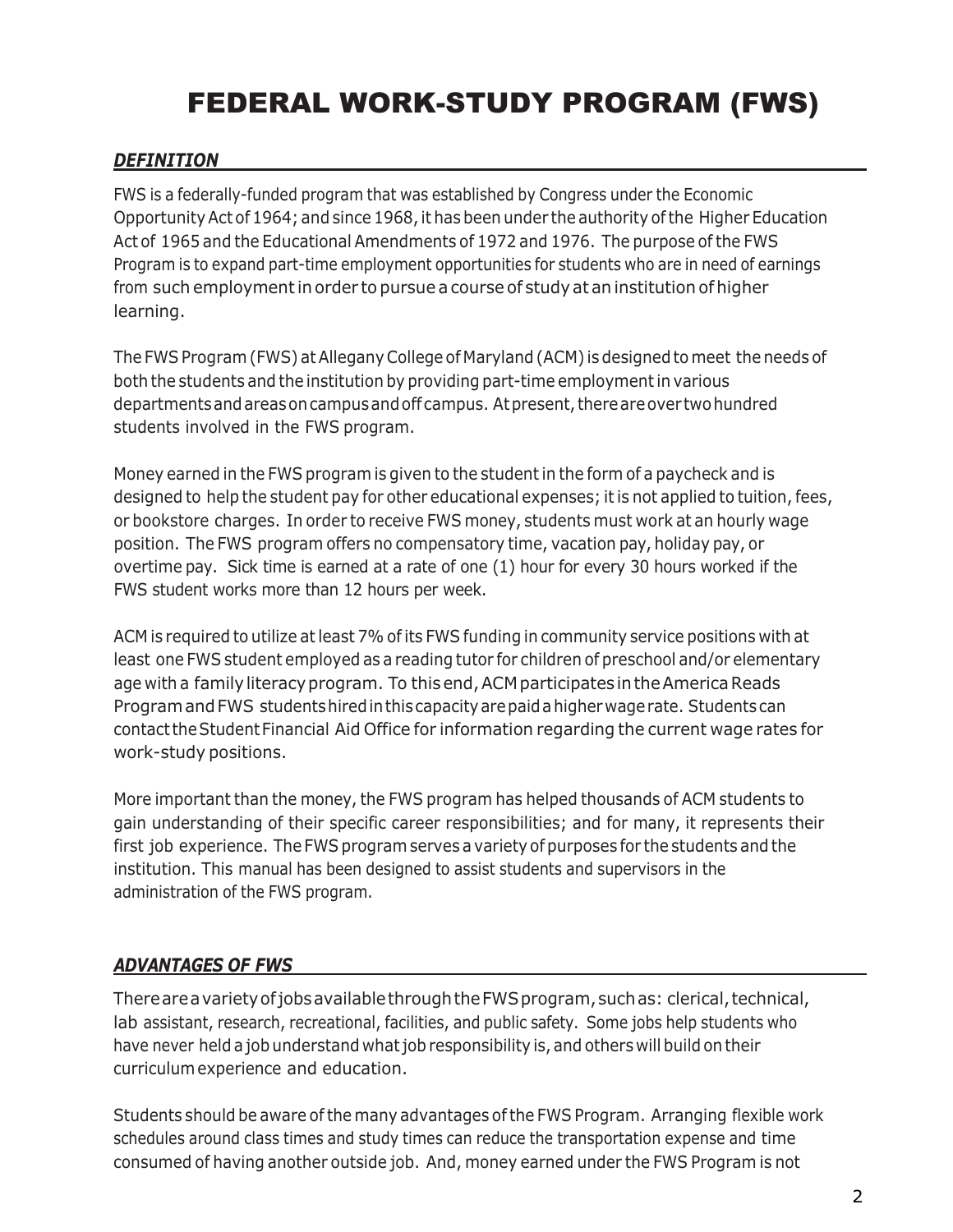included on the FAFSA for the following year since it is considered part of the previous year's financial aid package. FWS earnings, however, are considered taxable income and must be included on any federal and/or state income tax forms should the student be required to file them.

Along with the student's educational program, a student's college work experience should be viewed as a learning experience. FWS offers students the opportunity to apply skills acquired in their fields ofstudyandtoexplorefuturecareerpossibilities. Studentsshouldbeawarethatthisjob experience can be included on their employment resumes when applying for future jobs after graduation.

Many students will be working in jobs directly related to their educational goals. Others will be working in jobs that will have indirect benefits in any profession that they may pursue. All students have the opportunity to make their campus employment a valuable asset for future employment, as well as develop such characteristics as dependability, cooperation, leadership, responsibility, and pride in their work.

Nearly every position on campus will give the student some insight and understanding of how an institution, such as Allegany College of Maryland, operates. By working with staff and faculty, students can see first-hand some of the policies, procedures, and problems involved in running a college.

#### <span id="page-4-0"></span>*APPLICATION PROCESS*

Students can apply for the FWS Program by completing the Free Application for Federal Student Aid (FAFSA) available at [studentaid.gov.](http://www.fafsa.gov/) On the FAFSA, students must answer "yes" to the "Interested in work-study" question to be considered for an employment position. ACM has very limited funds inthisprogram; therefore, students shouldcomplete the FAFSAbeforeMarch 1<sup>st</sup> each academic year in order to be considered for this program.

# *SUMMER FWS APPLICATION PROCESS*

Summer Work-Study is a separate program and is based on the information provided by the student for the upcoming fall and spring semesters. Students interested in Summer Work-Study positions must file the Free Application for Federal Student Aid. Only students with a very high financial need will be consideredeligibleforSummerWork-Study. Preferenceis given to returning students for the few available positions during the summer. In addition, it is not necessary to be taking summer classes to be eligible. However, students must be registered for the upcoming fall semester before Summer Work-Study can be awarded.

Students interested in working over the summer must also complete the Summer Work-Study Application, available online at http://allegany.edu/workstudy/. Return the completed form to the Student Financial AidOffice. This form usually becomes available atthe end of February. The deadline for submitting the application is mid-April. Late applications will be accepted if there are remaining positions and money available for the summer term.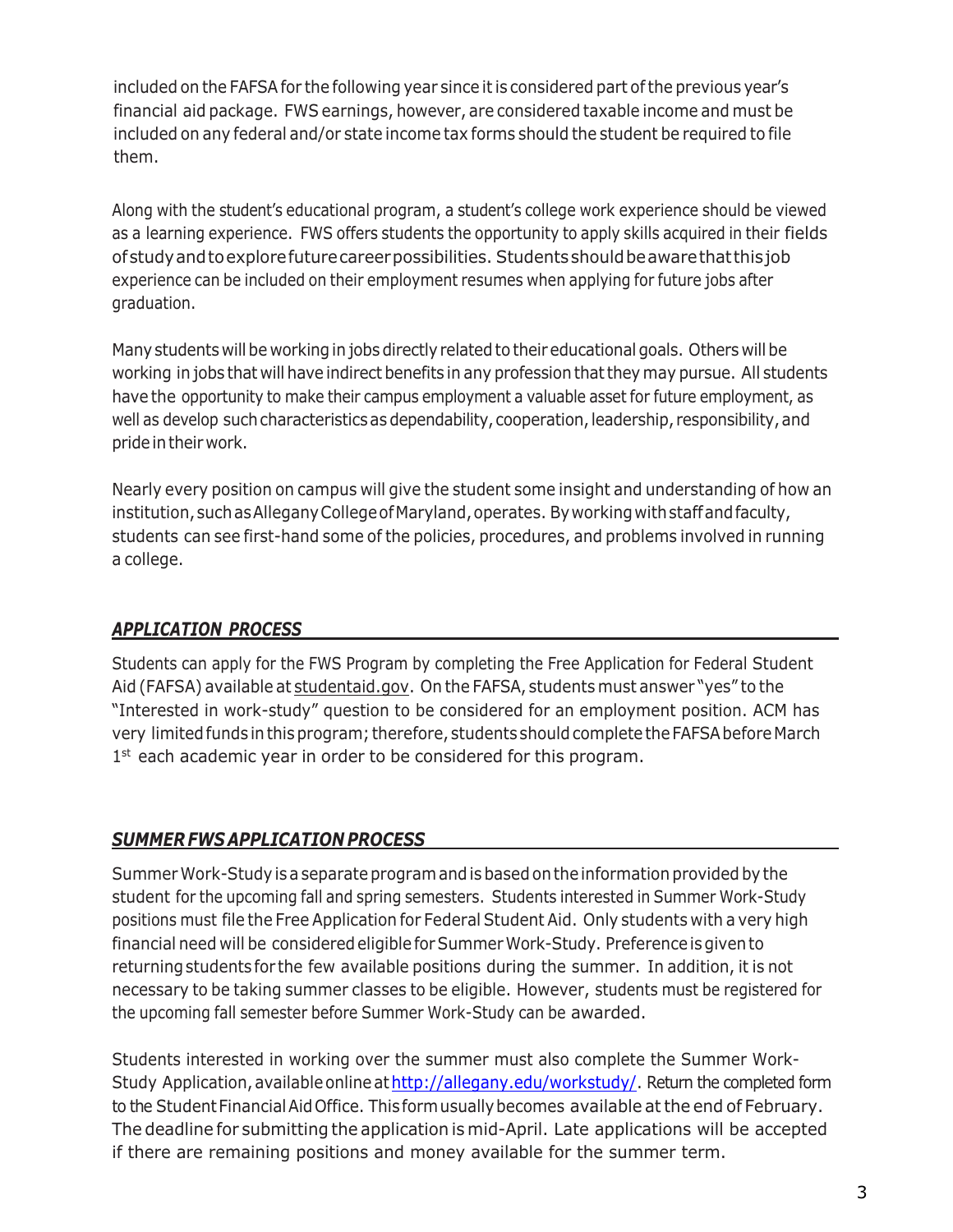The Student Financial Aid Office will work with supervisors to determine the dates of Summer Work-Study positions. Students will be notified of their work dates in the FWS Assignment Email. A studentmay work up to twenty (20) hours per week during the summer. However,if a student is taking classes, the number of hours allowed may be adjusted to account for hours in class.

All students employed under the Summer Work-Study Program will have Social Security (FICA) deductedfrom their earnings. (Exception: If a studentis enrolled for 6 ormorecredit hours, FICA will not be deducted for the weeks that classes are in session.)

Dependent students will be expected to accumulate summer savings while on Summer Work-Study. This amount will be taken into accountin calculating the entire financial aid package. For the independent student, the entire earnings will be considered a financial aid resource.

# *ELIGIBILITY*

A student may be selected for employment under the FWS Program if he/she meets all the requirements listed below:

- 1. A student must demonstrate financial need, as determined by an evaluation of the student's Free Application for Federal Student Aid (FAFSA).
- 2. A student must have a high school diploma or a General Education Development (GED) Certificate on file in our Admissions Office.
- 3. A student must be enrolled oracceptedfor enrollment as a regular student workingtoward a degree or certificate in an eligible program.
- 4. A student must be a U.S. citizen or eligible noncitizen.
- 5. During the fall and spring semesters, a student must be registered for at least 6 credit hours. During the summer session, a studentneed only beregisteredfor the upcoming fall term.
- 6. A student must be capable of maintaining good standing in a course of study while employed.
- 7. A student must meet our Satisfactory Academic Progress standards: <https://www.allegany.edu/financial-aid/documents/SAPpolicy.pdf>
- 8. A student cannot be in default on any student loans or owe a repayment on a federal grant or loan.
- 9.

# *CALCULATION OF ELIGIBILITY*

The total aid awarded is based on the following calculation:

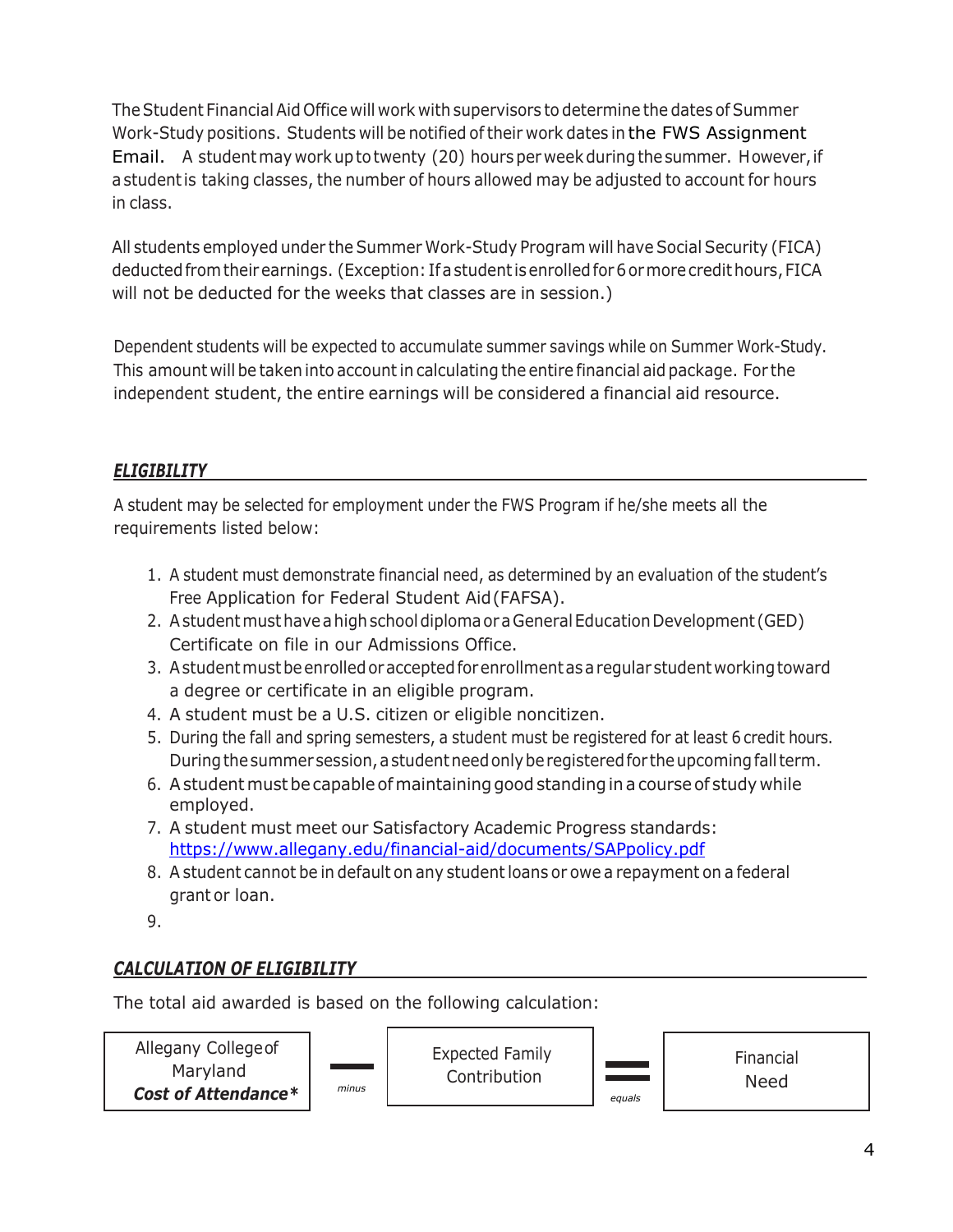*\*Costof Attendance(COA) – COA includes tuition and fees,books and supplies, room and board, personal expenses, transportation, and a few other miscellaneous categories. If the student and his/her family have other expenses not listedhere,pleasecontact the Student Financial Aid Officetodetermine ifthese expenses can be added to the Cost of Attendance. The family contribution is calculated by a congressional formula called the Federal Methodology as a result of completing the FAFSA.* 

Only students with remaining Financial Need after all other aid has been awarded will be given a FWS award.

# *THE AWARDING PROCESS*

Students are awarded FWS based on their financial need, on available funds given to ACM, and on position availability.

When a student has completed the application process and has been determined eligible for a FWS position, his/her file will be evaluated and an award will be made. The student will receive an Award Letter indicating the maximum dollar amount per semester that he/she may earn, as well as other financial aid for which the student is eligible, and a notice of any other documents needed for the Work-Study Program. Once the student receives his/her Award Letter, he/she must accept the work-study award within fourteen days. Failure to accept the award in this time frame will resultincomplete and final forfeiture of the award.

To accept the award, students must go to [http://webadvisor.allegany.edu, lo](http://webadvisor.allegany.edu/)g in, select the *"Student"*  tab, then select *"Acceptor Reject MyFinancialAidAwards."* OncetheFWSawardhasbeen accepted, the student will receive a position assignment notification indicating his/her supervisor's name, the total number of hours per week and semester the student can work, and the total amount of money the student can earn.

It is the student's responsibility to contact his/her supervisor to arrange a work schedule that fits with his/her class schedule and the supervisor's needs. Under no circumstance can students be scheduled to work during class time, as this is against federal regulations. If at any time a FWS student is no longer interested in working, the student must inform his/her supervisor and the Student Financial Aid Office.

### *A STUDENT MAY NOT EARN MORE MONWY PER SEMESTER THAN THE SPECIFIED FWS DOLLAR AMOUNT INDICATED ON HIS OR HER AWARD LETTER WITHOUT PRIOR APPROVAL FROM THE STUDENT FINANCIAL AID OFFICE.*

# *ASSIGNMENT*

All assignments are made by the Student Financial Aid Office after the FWS award has been accepted and all required documents have been received. However, recommendations are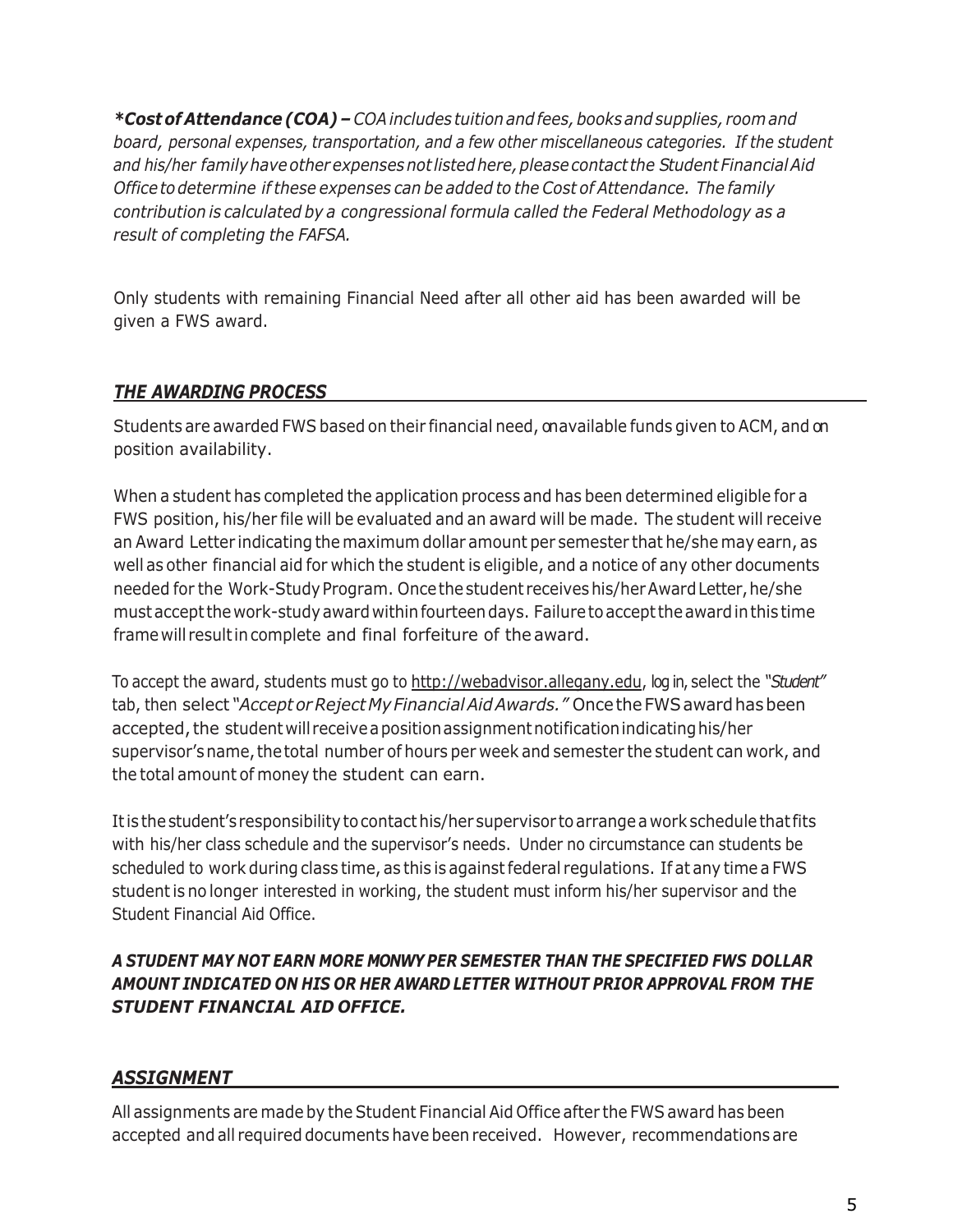accepted from both the student and the departments concerned. If at all possible, students are placedinthose areas. In addition, students' curriculum, skill, and academic performance are also considered.

A student must apply for financial aid every year (as soon after January 1st as possible). If eligible, returning students are reassigned to the same area in following semesters, unless a transfer is requested by the student or the supervisor. If a transfer isrequested, the student is placedinanotherappropriate position. Students will be transferred only one time.

Please keep in mind that in order for a student to be assigned a Work-Study position, Federal Guidelines require the Student Financial Aid Office to verify the following: a final high school transcriptis on file in our Admissions Office, he/she is registered for classes at Allegany College of Maryland, and a completed work permit is on file (if applicable). Once all required documents are received, students will be assigned as positions become available.

**PLEASE NOTE: Assignments are made on a "first come-first serve" basis by the Financial Aid Coordinator. It is possible, therefore, that a student who submits this information to the Student Financial Aid Office late will not be able to be assigned due to the lack of an open position and/or timing of submitted documents.**

# <span id="page-7-0"></span>*REQUIRED EMPLOYMENT FORMS*

# *1. W-4 FORMS – EMPLOYEE'S WITHHOLDING ALLOWANCE CERTIFICATE*

All Work-Study students are required to complete W-4 Forms. These forms are available in the Payroll Office or by clicking the PDF below. The Payroll Officeis locatedintheCollege Center, Room CC-181.

**型[W-4 2022.pdf](https://nam02.safelinks.protection.outlook.com/ap/b-59584e83/?url=https%3A%2F%2Fempallegany.sharepoint.com%2F%3Ab%3A%2Fs%2Fport%2Fhumanresources%2FET9P4IpLHx5LkjCtzOuqVZQBlSKThBRrZ2ykUyCIlmS6gw%3Fe%3DrhhRRR&data=04%7C01%7Cvsmith%40allegany.edu%7Cdc37e812853d4d2139ca08da10cd5fff%7C4de20229d53245f1b02bc0706ddb9536%7C0%7C0%7C637840771517908566%7CUnknown%7CTWFpbGZsb3d8eyJWIjoiMC4wLjAwMDAiLCJQIjoiV2luMzIiLCJBTiI6Ik1haWwiLCJXVCI6Mn0%3D%7C3000&sdata=kD3ZSNtr40DnIhAwoV%2FG812foBQgqi7%2BucQLjOL8v1E%3D&reserved=0)** 

# *2. WORK PERMIT*

Students hired under the FWSProgramatAlleganyCollegeofMarylandaresubject to the Child Labor Standard Act of 1966.

Therefore, work permits are required for students under the age of 18. Students may secure work permits through their high school or use this link: [http://www.dllr.state.md.us/childworkpermit/web/content/Home.aspx .](http://www.dllr.state.md.us/childworkpermit/web/content/Home.aspx) The work permit must be completed, authorized, and returned to the Student Financial Aid Office before the first scheduled day the student is to work.

# *3. CONFIDENTIALITY STATEMENT*

Each work-study student will be required to sign a Statement of Confidentiality each year he/she is employed. This statement explains the legal prohibitions regarding dissemination of confidential information (ex: grades, account information, etc.) and the results of violating thispolicy. This form will be provided to you by your FWS Supervisor.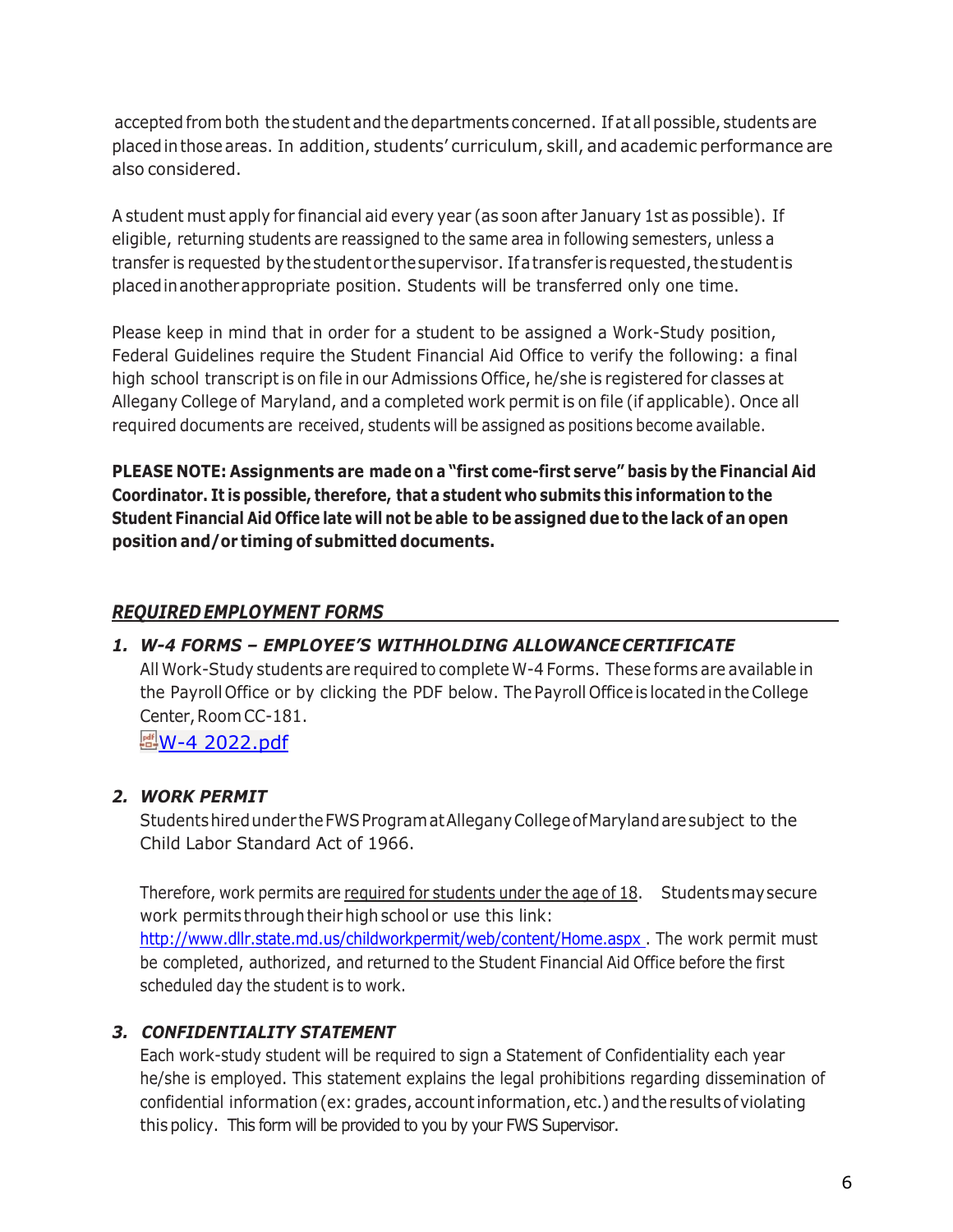#### *4. I-9 FORM – EMPLOYMENT ELIGIBILITY VERIFICATION WORKSHEET*

The Immigration Reform Act of 1986 requires all persons hired after November 7, 1986, to complete an Employment Eligibility Verification Worksheet (I-9 Form). This form establishes identity and eligibility for work. The student must provide one source of documentation from each column at the time the form is submitted to the Office of Human Resources. 图[I-9 Fillable.pdf](https://nam02.safelinks.protection.outlook.com/ap/b-59584e83/?url=https%3A%2F%2Fempallegany.sharepoint.com%2F%3Ab%3A%2Fs%2Fport%2Fhumanresources%2FEQ9xIKgFKfpGgOAB2nwVyxUB8Gi3YdzFcOWMvMG6xwnFzQ%3Fe%3DudLXom&data=04%7C01%7Cvsmith%40allegany.edu%7Cdc37e812853d4d2139ca08da10cd5fff%7C4de20229d53245f1b02bc0706ddb9536%7C0%7C0%7C637840771517908566%7CUnknown%7CTWFpbGZsb3d8eyJWIjoiMC4wLjAwMDAiLCJQIjoiV2luMzIiLCJBTiI6Ik1haWwiLCJXVCI6Mn0%3D%7C3000&sdata=c9adhrV2hXGV7IGshR7%2FWrGgOJmeIvzDmeFSuYjZic8%3D&reserved=0)

#### **Original documents must be presented – NO COPIES WILL BE ACCEPTED.**

**Documents that Establish Identity**

- State Issued Driver's License
- U.S. Military Card Birth Certificate
- State Issued Identification Card with Photo

#### **Documents that Establish Employment Eligibility**

- Original Social Security Card
- 
- Unexpired INS Employment Authorization

#### *5. Applicable State Withholding Form*

Students will be required to also complete the appropriate State Tax Withholding form. If your state is not listed here, please contact the Human Resources Office at 301-784-231.

뼵[Maryland MW507.pdf](https://nam02.safelinks.protection.outlook.com/ap/b-59584e83/?url=https%3A%2F%2Fempallegany.sharepoint.com%2F%3Ab%3A%2Fs%2Fport%2Fhumanresources%2FEYKYVKAkPGxFojiNasRlucUB6TniOxpBvg8uNEpJlpjDYg%3Fe%3DwLows6&data=04%7C01%7Cvsmith%40allegany.edu%7Cdc37e812853d4d2139ca08da10cd5fff%7C4de20229d53245f1b02bc0706ddb9536%7C0%7C0%7C637840771517908566%7CUnknown%7CTWFpbGZsb3d8eyJWIjoiMC4wLjAwMDAiLCJQIjoiV2luMzIiLCJBTiI6Ik1haWwiLCJXVCI6Mn0%3D%7C3000&sdata=NgL%2Bslzw8UW%2FW1y3PbNJO7rPDKDf7Sty5m4BjKuccrU%3D&reserved=0)

**图[PA Residency Cert.pdf](https://nam02.safelinks.protection.outlook.com/ap/b-59584e83/?url=https%3A%2F%2Fempallegany.sharepoint.com%2F%3Ab%3A%2Fs%2Fport%2Fhumanresources%2FEbrnsx7YCwVMgwDjjs-RLvMBbtxLs6vqvL1Q00M3acIpzw%3Fe%3DpNquoU&data=04%7C01%7Cvsmith%40allegany.edu%7Cdc37e812853d4d2139ca08da10cd5fff%7C4de20229d53245f1b02bc0706ddb9536%7C0%7C0%7C637840771517908566%7CUnknown%7CTWFpbGZsb3d8eyJWIjoiMC4wLjAwMDAiLCJQIjoiV2luMzIiLCJBTiI6Ik1haWwiLCJXVCI6Mn0%3D%7C3000&sdata=naAQ7rEmuA80ZtqvPyhn24ZlUweVPuAdU%2F2vsQtnftk%3D&reserved=0)** 

ڧ[WV State Tax WH Form.pdf](https://nam02.safelinks.protection.outlook.com/ap/b-59584e83/?url=https%3A%2F%2Fempallegany.sharepoint.com%2F%3Ab%3A%2Fs%2Fport%2Fhumanresources%2FEaDnqdz7ONlFqroCiAaMQ8MBnYOWCag549a_kYxXY-VsVQ%3Fe%3DdNzcFq&data=04%7C01%7Cvsmith%40allegany.edu%7Cdc37e812853d4d2139ca08da10cd5fff%7C4de20229d53245f1b02bc0706ddb9536%7C0%7C0%7C637840771517908566%7CUnknown%7CTWFpbGZsb3d8eyJWIjoiMC4wLjAwMDAiLCJQIjoiV2luMzIiLCJBTiI6Ik1haWwiLCJXVCI6Mn0%3D%7C3000&sdata=sEAOMbD3%2Fj5fXUXxysDfaAXM4AS0NIr7Fy37gvloUGg%3D&reserved=0)

Students will not be permitted to begin their Work-Study assignment until all the required forms have been completed.

# *NUMBER OF HOURS ASSIGNED*

The amount of a student'sFWSawarddetermines the numberof hours perweekthata student may work; and thisaward must fit into the student'spre-calculatedfinancial aidpackage. The award will usually allow a student to work 5 to 12 hours per week during the fall and spring semesters and up to 25 hours per week during the summer. Students are permitted to work during semester breaks as long as they will have supervision; however, under NO circumstances can students work more than 25 hours per week. FWS students are entitled to a paid 15 minute break during each four consecutive hours of work. Breaks may not be accumulated for lunch period, late arrival, or early departure. Students who work 6 or more hours in a consecutive period must take a minimum 30-minute lunch break without pay.

Both students and supervisors should be aware of budget restrictions and federal regulations which limit the amount that a student may earn to the maximum amount specified on the Award Letter. This amount **must not be exceeded**. Therefore, both the student and the supervisor must ensure that the student does not work more than the number of hours allotted per semester.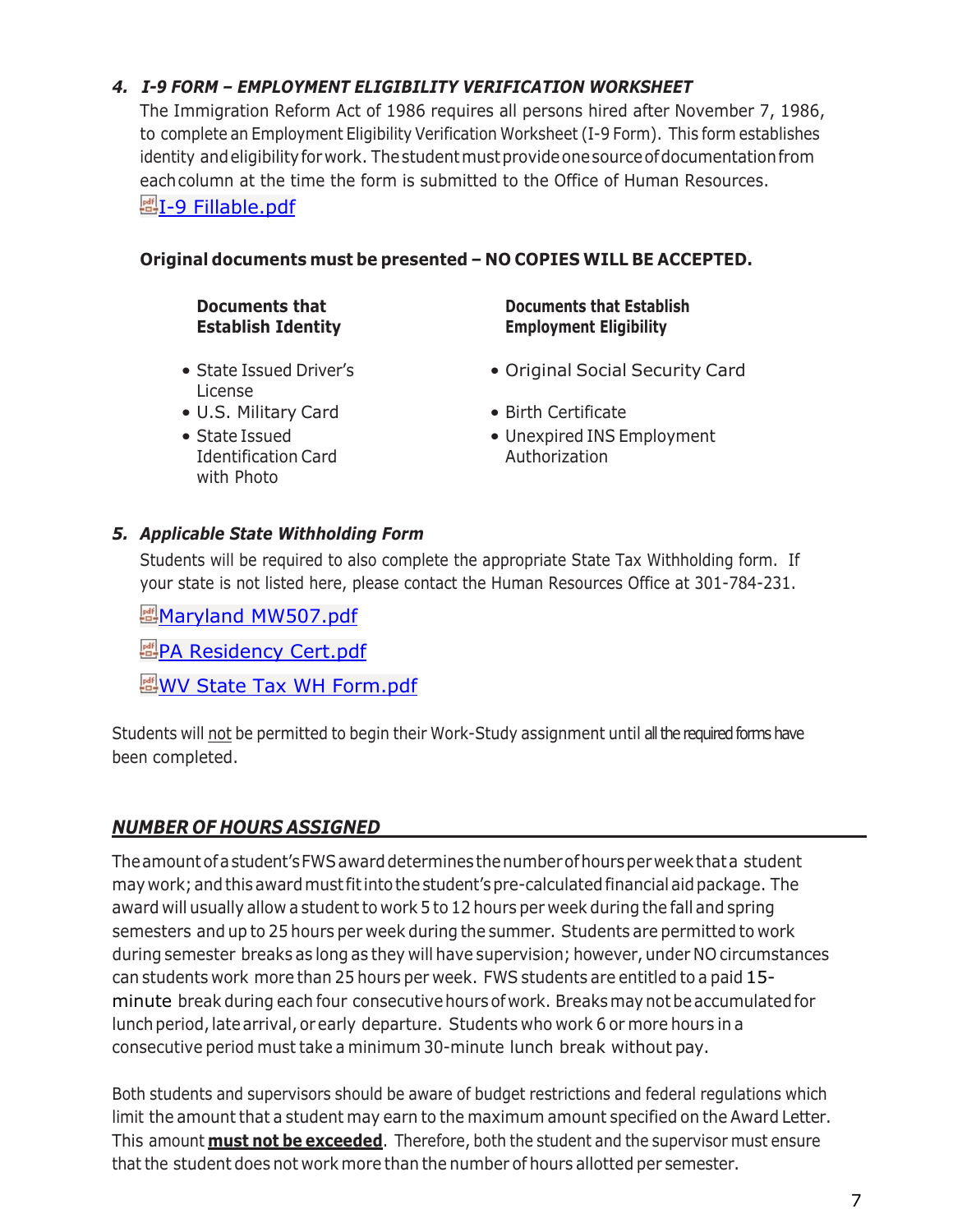Supervisors should maintain a cumulative recordof the student's earnings and remaining award amount tobeworked. In addition, students may not work their spring semester award during the fall semester.

Supervisors will be sent a reminder during each semester when a work-study student has 50 hours or less to work. Otherwise, the student and supervisor are responsible for keeping track of all hours a student works within a semester. Inaddition, the student will be sent a letter reminding

himor her to check the allotted hours and that he or she will not be paid for time worked over the allocated hours.

Should a student reach the specified maximum earning amount, that student will be terminated immediately without prior notice. In the event that a department has both the need and the hours available for a student to work more than the number of allotted hours, the student or supervisor must first check with the Student Financial Aid Office to determine if the program has money available to spend and the limits on the student's eligible earning capacity.

#### *NOTE: SUPERVISORS MAY NOT INCLUDE ANY HOURS FOR PAYMENT THAT COINCIDES WITH HOURS THAT A STUDENT IS SCHEDULED TO BE IN CLASS.*

# <span id="page-9-0"></span>*TIME SHEET AND PAYMENT PROCEDURES*

The FWS Program is an employment program. Therefore, students are paid on an "hour's pay for an hour's work" basis. The amount shown onthe Award Letter will not be available at registration for payment of tuition, but will be paid to students after the student works hours. Each work-study student will complete a time sheet and submititto the Payroll Office via WebAdvisor. All time sheets must be approved by the supervisor of each student. It is the combined responsibility ofthe supervisor and the student to submit time sheets on time. TIME SHEETS MUST NOT INCLUDE ANY HOUR FOR WH ICH A STUDENTIS SCHEDULEDTO BE IN CLASS.

Failure to submit a signed time sheet by the specified date will result in no paycheck for pay period; those hours will be paid with the next pay period.

Students will be required to complete a Direct Deposit Authorization Form with Payroll. The Direct Deposit Authorization Form may be obtained in the Payroll Office in the College Center or here:  **回Direct Deposit Form Fill-In New Logo.pdf** .

**NOTE:** Due to limited earnings, neither federal nor state taxes will be withheld from work- study paychecks. (Exception: Pennsylvania students will have State taxes deducted.)

Social Security (FICA): All students will have FICA deducted during non-enrollment periods; for example, hours worked after the end of the semester, hours worked before a semester starts, or hours worked in the summer when not attending summer school.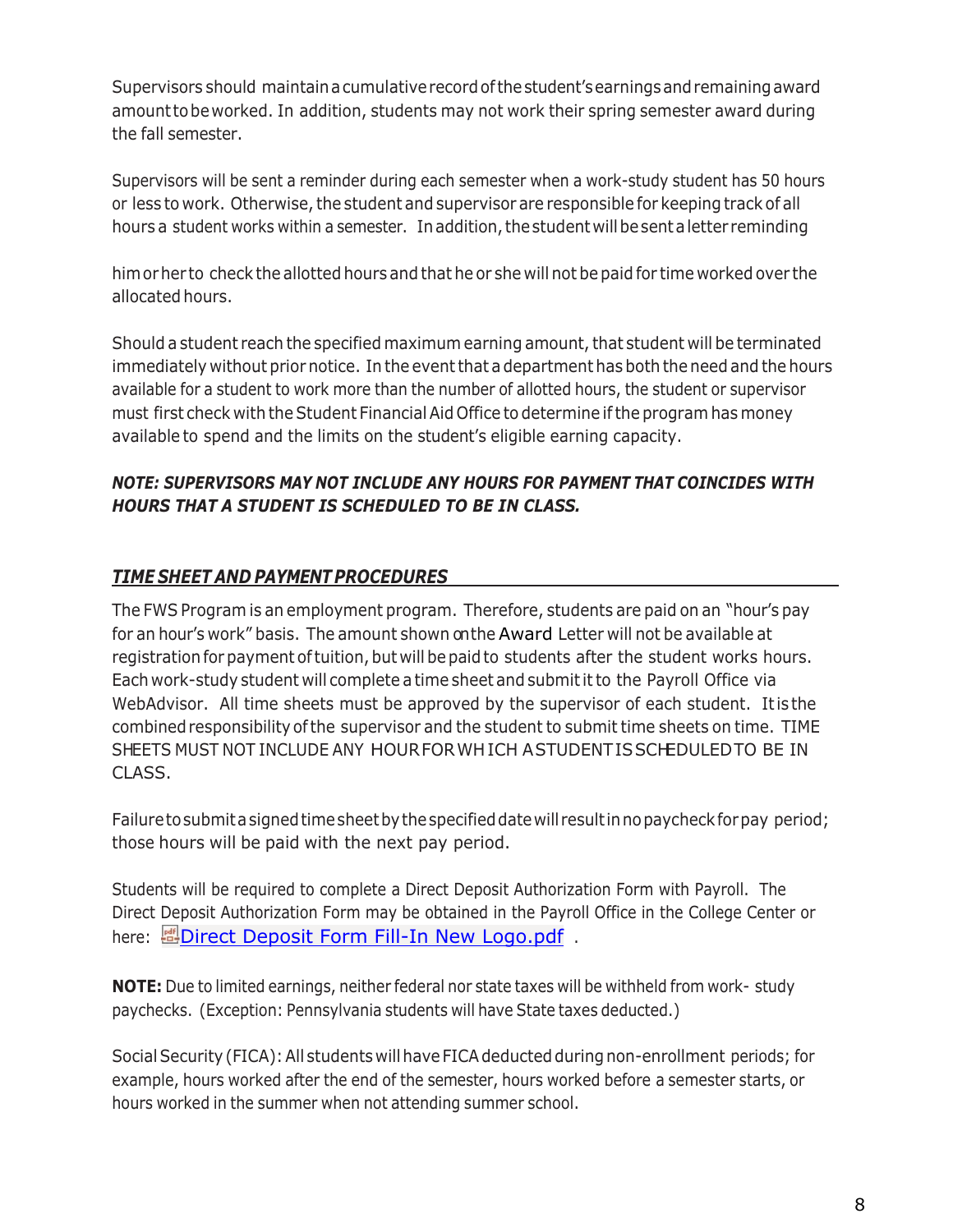Students will receive training on how to enter their time and sign their timesheets using WebAdvisor/Self-Service Time Entry after they have been assigned and all forms have been completed and returned.

#### *SUPERVISOR RESPONSIBILITIES*

Supervisors play a key role in making a student's work experience a valuable asset for future employment. Training student employees can be a rewarding experience for both the supervisor and the student.

A good supervisor must be firm, patient, and understanding. Itis hoped that all supervisors will encourage student employees to develop characteristics of good judgment, dependability, initiative, good working relationships, responsibility, and most of all, pride in their work.

Please remember that work-study students can never be left unsupervised, according to federal regulations.

#### **Listed below are examples of specific responsibilities and rights for supervisors of student employees:**

- 1. Complete a JobDescription and have it on file inthe Student Financial Aid Office.
- 2. Agree on a desired work schedule with student, using the student's class schedule.
- 3. Define student's duties; explain job thoroughly.
- 4. Welcomeand introduce your FWS employee to other employees inyour area.
- 5. Explainrules and regulations relevantto your area, including appropriatedress code. If necessary, rules should be posted for student employees.
- 6. Give day-to-day supervision. Work-study students are not permitted to work when regular ACM employees are not at work.
- 7. Train the studentson how to use our telephone system and whatprocedureistobe followed when taking messages.
- 8. Follow-up on work assignments.
- 9. Define the procedure tobe used for reporting off work due to sickness and the procedure to be followed to request time off or a change in work schedule.
- 10. Review FERPA regulations and other confidentiality expectations with the student employee.
- 11. Approve student time sheets indicating actual hours worked. Time sheets must be submitted to Human Resources on the dates that are set forth each month. Supervisors may not include any hours for payment that coincide with hours that a student is scheduled to be in class.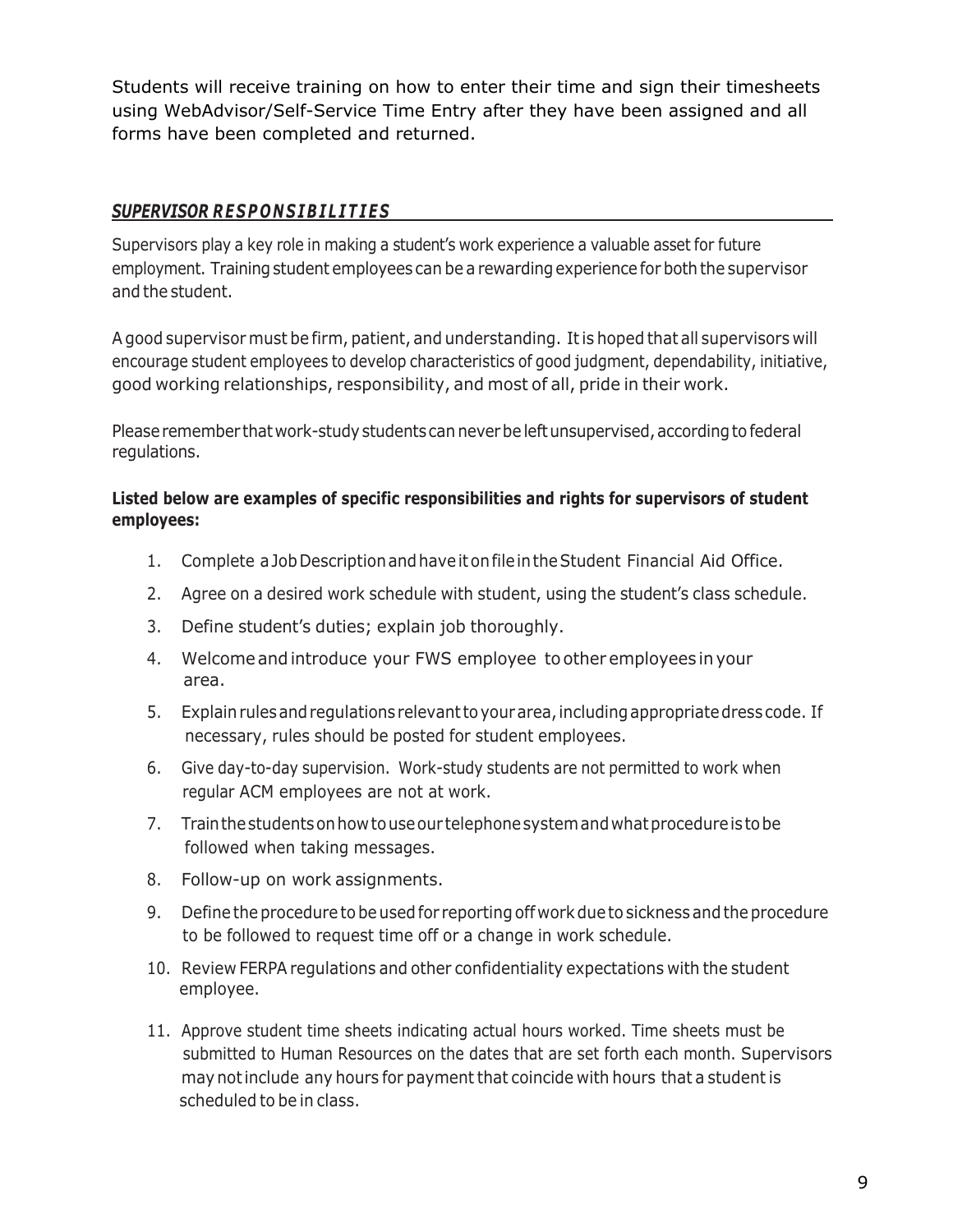- 12. Keeptrackofstudent's hours inorder to ensure that the student does not work more than the number of assigned hours. *Students will not be paid for hours worked over their allotted hours.*
- 13. Contact the student if the student fails to report for work and does not notify the supervisor. In the event the student does not return to work, the situation should be reported to the Student Financial Aid Office immediately.
- 14. Discuss with the FWS student any situation that makes the worker unsuited for the position. If no agreement can be reached, the supervisor should notify the student that a transfer will be requested.
- 15. Notify the Student Financial Aid Office in writing of the date and the reason for Termination of a FWS employee, should this need to happen.
- 16. Contact the Student Financial AidOffice to request a transfer of a student worker in order for the necessary paperwork to be completed. A student will be transferred only one time.
- 17. Evaluate the student's work. The evaluation should be discussed with the student, and the supervisor should keep a copy of the evaluation form. Also, the supervisor may request an evaluation be done at any time during the student's employment. **(See the section entitled "Evaluations" for additional information.)**

Remember thatFWSstudents cannever workmorethan eight (8) hours in one day and cannever work during time they are to be in class. In addition, supervisors must comply with the College's policy on Equal Opportunity and Sexual Harassment. A supervisor must also comply with the Americans with Disabilities Act, which prohibits employers from discriminating against a "qualified individual with a disability" in all aspects ofemployment.

FWS can never result in the replacement of college employees or employees on strike.

Finally, please remember that this work-study experience is likely the first work experience for many of our students. Keeping this in mind, supervisors should be patient and provide guidance where and when needed. Their experience here could well affect their work performances in the future.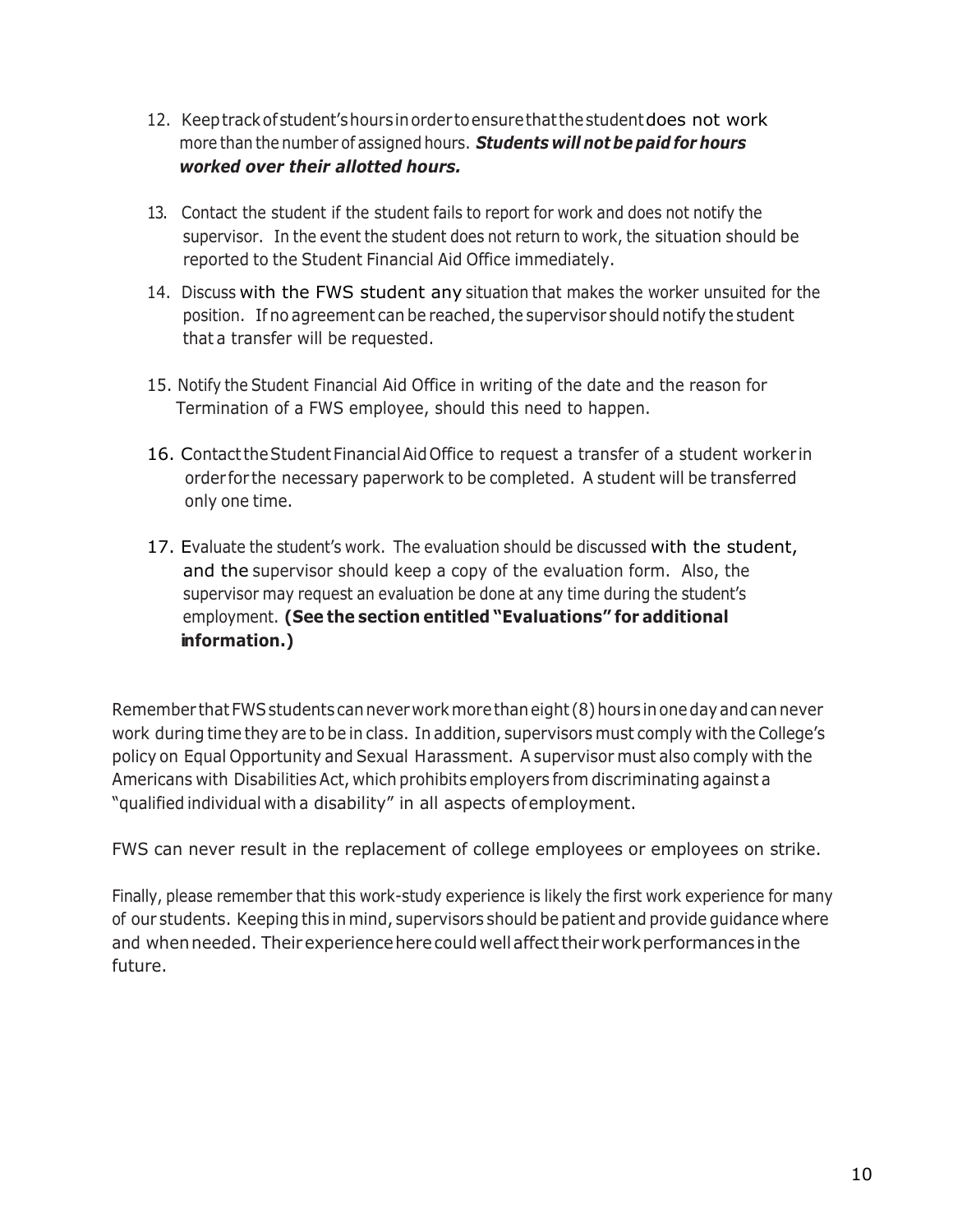#### *STUDENT RIGHTS*

- You have the right to know what financial aid programs are available at your school.
- You have the rightto know the deadlines for submitting the applications for eachof the financial aid programs available.
- You have the right to know how financial aid will be distributed, how decisions on the distribution are made, and the basis for those decisions.
- You have the right to know how your financial need was determined. This includes how costs for tuition and fees, room and board, travel, books and supplies, personal and miscellaneous expenses, etc., are considered in your budget.
- You have the right to know what resources (such as parental contribution, other financial aid, your assets, etc.) were considered in the calculation of your need.
- You have the right to know how much of your financial need as determined by the institution has been met.
- You have the right to request an explanation of the various programs in your student aid package.
- You have the right to know the cost of attendance and the refund policy of your school.
- You have the right to know what portion of the financial aid your received must be repaid and what portion is grant aid. If the aid is a loan, you have the right to know the interest rate, the total amount that must be repaid, the repayment procedures, the length of time you have to repay the loan, and when repayment is to begin.
- You have the right to know how the school determines whether you are making satisfactory progress, and you have the right to know what happens if you are not making satisfactory progress.

#### *STUDENT RESPONSIBILITIES*

- The student employee understands that any violation of the FERPALaw is grounds for permanent termination from the work-study program and could lead to dismissal from the College.
- The student employee must read this FWS handbook and complete all required paperwork.
- The student employee must arrange a working schedule with the supervisor in the area to which he or she is assigned. The student should have a class schedule handy in order to develop his or her work schedule.
- The student employee must maintain and keep records of his/her regular work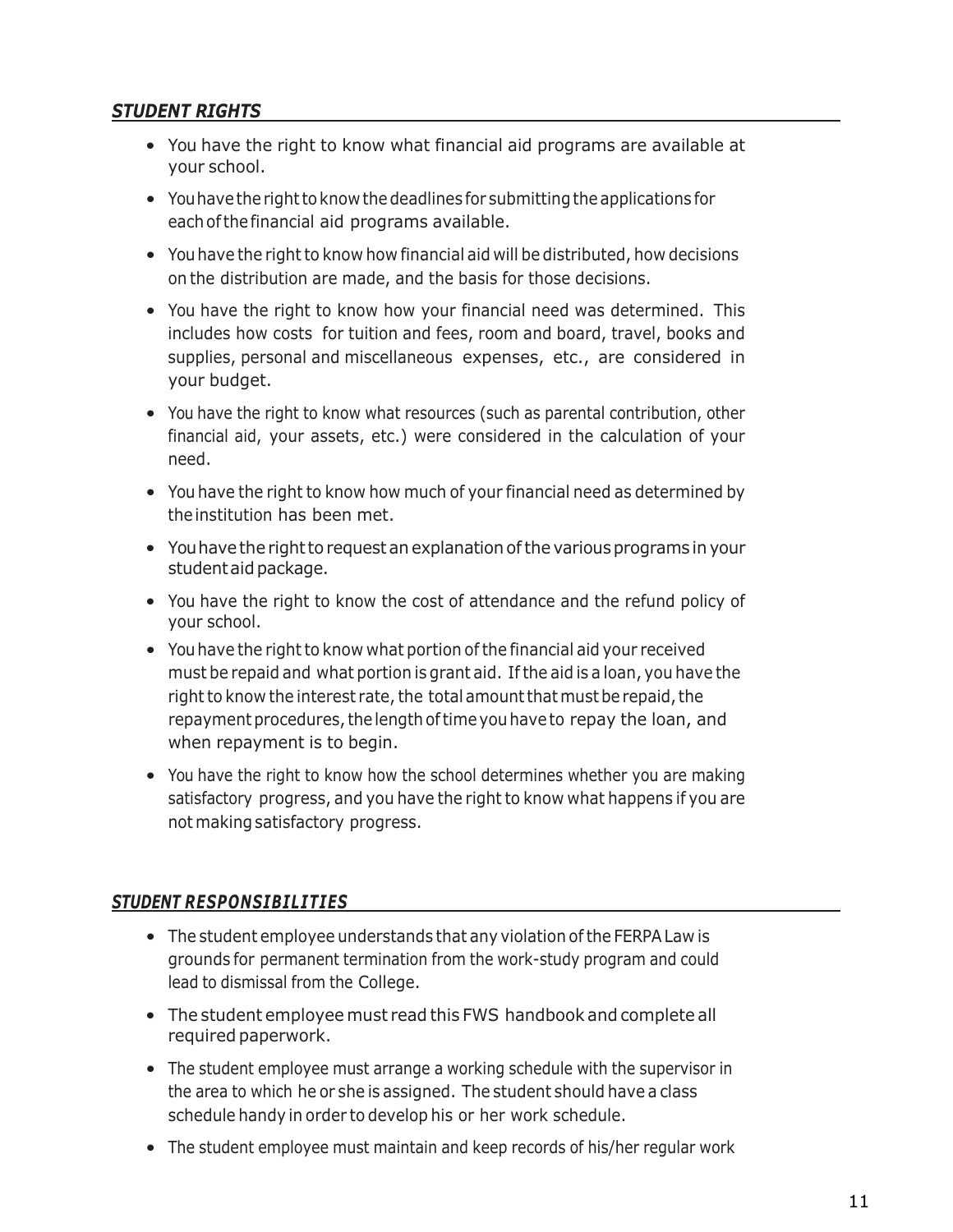schedule, earnings, and earnings remaining to be worked.

- Once a workschedule has beenestablished, the student must maintain that work schedule. If unabletodoso, the student is responsiblefor notifying the supervisor and possibly arranging a new schedule.
- The student must be dependable. Departments and offices rely on students to be at their jobs as scheduled.
- Students should be punctual. If a student is delayed in class, offer to make up the time.
- Students are paid only for hours worked. Therefore, it is important that students maintain their work schedules.
- Students do not work when Allegany College of Maryland is closed, during holidays, or some semester breaks. (Exceptions to working during semester breaks are handled appropriately through the Student Financial Aid Office.)
- Students should adhere to rules and regulations established for student employees in their particular area.
- Students should assist supervisors in completing the monthly time sheets by the due date.
- It is important that students observe the dress code expected in a particular area.
- Students must give adequate notice to their supervisor if they plan, for any reason, to terminate their FWS job.
- Students must reapply each academic year for student financial aid.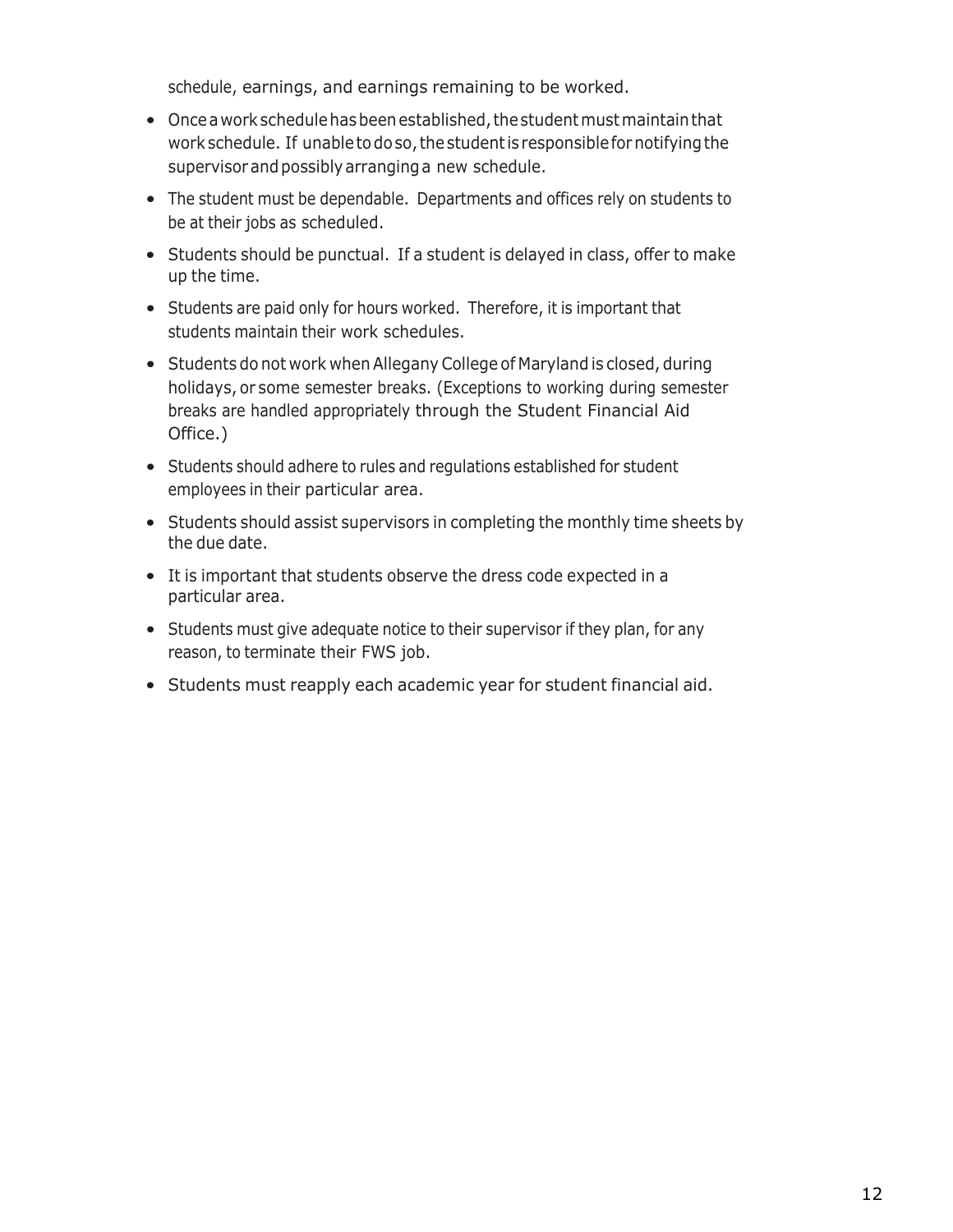**In accordance with federal regulations, work-study students must bemaking SAP in order to receive Work-Study.**

**NOTE:** STUDENTS WHO ARE NOT MEETING THE ACM SAP POLICY AND BECOME TERMINATED LOSE ALL ELIGIBILITY FOR STUDENT FINANCIAL AID AT THAT POINT, INCLUDING FEDERAL WORK- STUDY. STUDENTS SHOULD BE AWARE THAT EVEN IF THEY APPEAL THEIR TERMINATION STATUS AND ARE GRANTED A SUCCESSFUL APPEAL, FWSIS NOTAUTOMATICALLY REINSTATED DUE TO LIMITED FUNDING AVAILABLE IN THIS PROGRAM.

# **POLICY**

The Allegany College of Maryland Student Financial Aid Office will establish satisfactory academic progress standards for its federal financial aid recipients in accordance with the U.S. Department of Education regulations. These standards will ensure that only those recipients demonstrating satisfactory academic progress toward the completion of their educational program will continue to receive student financial aid. To this end, the ACM Student Financial Aid Office will create and follow internal procedures in accordance with its Satisfactory Academic Progress (SAP)policy. The Student Financial Aid Office is also required to participate ininstitutional procedures to process and deliberate upon the appeals of students who have been terminated from financial aid for failure to meet SAP.

Tobe academically eligible for federal or state financial aid, a student must be making satisfactory academic progress toward his or her degree or certificate program. Allegany College of Maryland measures satisfactory academic progress as defined in the procedures that follow.

#### **PROCEDURES**

#### **A. SATISFACTORY ACADEMIC PROGRESS – DEFINED:**

U.S.Department of Education regulations require the SAPpolicy for students receiving financial aidtobe the same as or stricter than the policy used for students enrolled in the same educational program who do not receive federal aid. The policy must contain a qualitative and a quantitative measurement, as well as a measurement to ensure degree completion within 150% of the published length of a program. Therefore, Allegany College of Maryland measures satisfactory academic progress in the following threeways.

**1. Qualitative Measurement:** Students must have a minimum cumulative grade point average related to their total hours attempted, **including remedial hours.** The specific evaluation of remedial credits is discussed under Section E.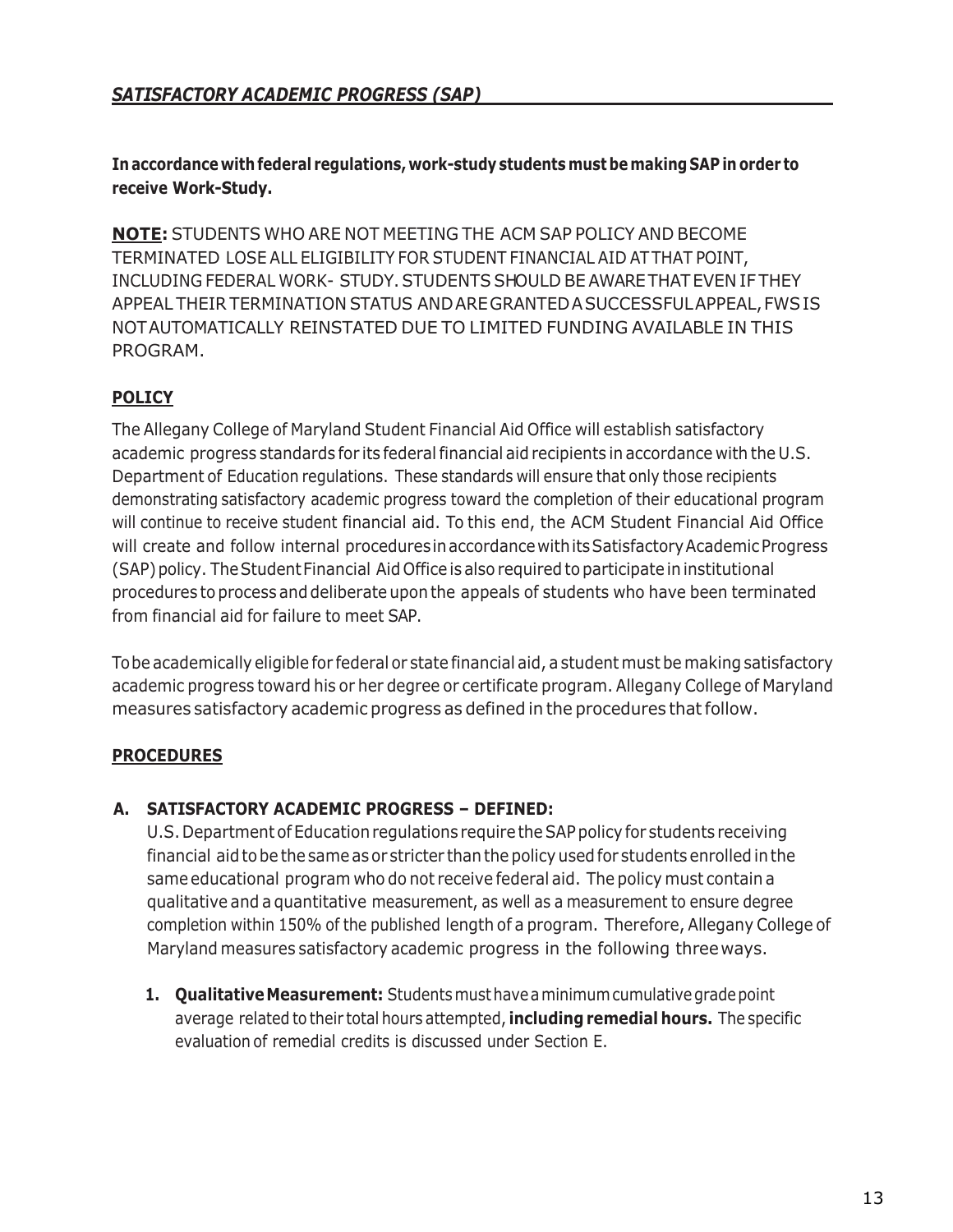| <b>Required Cumulative GPA</b> | <b>Total Hours Attempted</b> |
|--------------------------------|------------------------------|
| 1.75                           | $1 - 14$                     |
| 1.83                           | 15-28                        |
| 1.92                           | 29-46                        |
| 2.00                           | $47+$                        |

- **2. Quantitative Measurement:** Studentsmustshow a successful rateofprogression through their program, measured by successful completion of 67% of all credits attempted, including accepted transfer credit hours, but excluding remedial credit hours. This measurementis evaluated on cumulative credits and is determined using the following calculation: Total Earned ours divided by Total Attempted ours.
- **3. Maximum Aid Time:** Students will have a maximum time frame to receive financial aid equal to 150% of the published length of their program, calculated by multiplying 150% times the total number of credits required to graduate in the student's specific program.

Allegany College of Maryland will evaluate a student'sSAP for all periods of enrollment, including summer and any terms that the student did not receive financial aid. SAP is evaluated at the end of each semester and the SAP status is effective for the student's next period of enrollment.

# **B. SAP STATUSES:**

**1. FinancialAidWarning:** statusappliedto a student who failstomakeSAP, but who is eligible to receive financial aid for one more paymentperiod.

A studentwhofailstomeetthe SAP policywillbeplacedonFinancialAidWarningfor hisor her next semester of attendance, during which time the student will remain eligible for financial aid. At the end of the Warning semester, the student will either be removed from the Warning statusbecause all three of the measurementslistedabove have been metor will bemovedtoa status of Financial Aid Termination for his or her next semester of attendance.

**2. Financial Aid Termination:** status applied to a student who fails to make SAP and who is not eligible to receive financial aid for the next period of enrollment.

A student whofails tomeetthe SAP policy will beplacedon Financial Aid Termination for his orher next semesterofattendance and loseall eligibility for financialaid. A terminated student who sits out a semester will remain in Financial Aid Termination status when he or she returns as a student. In order to be removed from the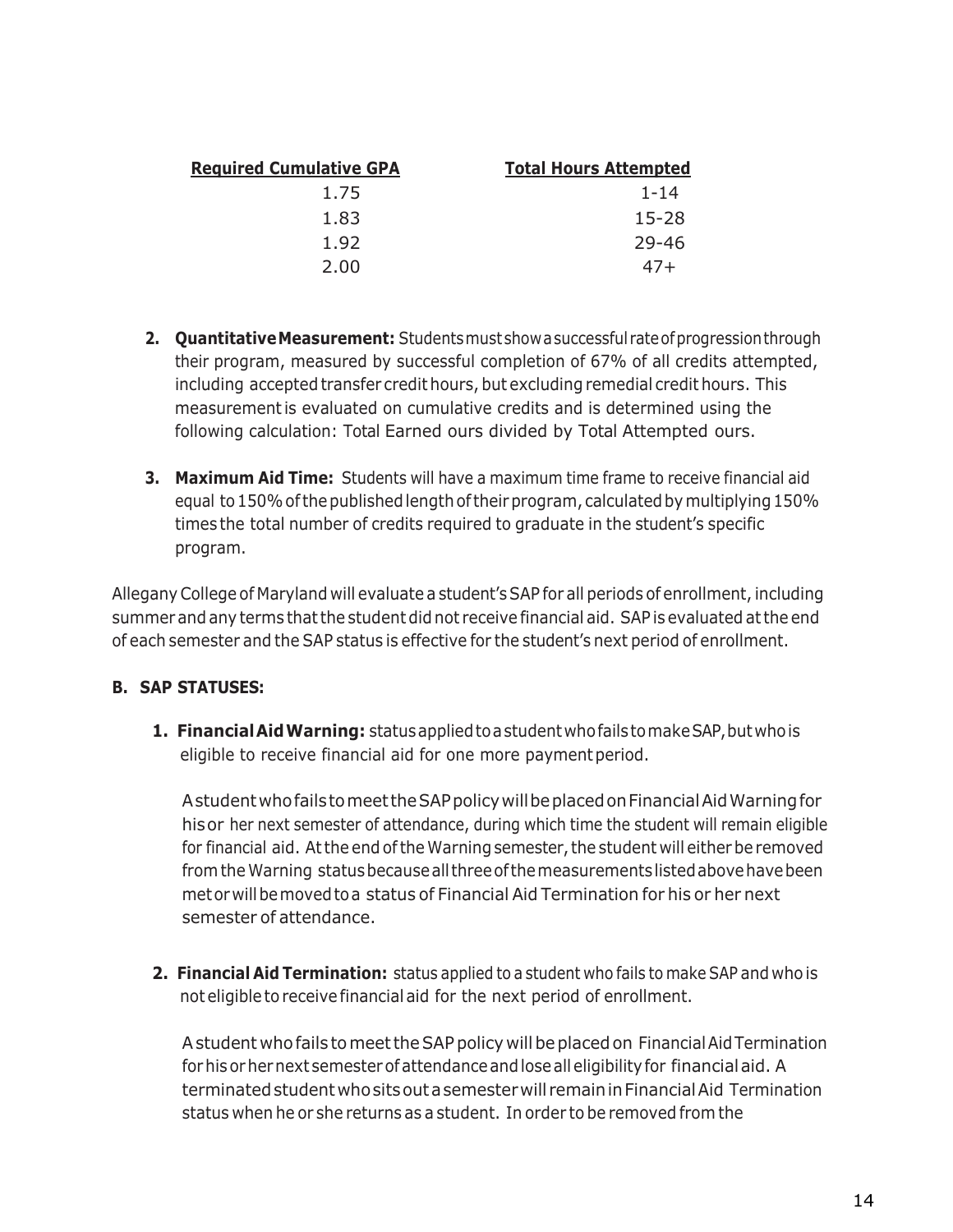terminationstatus, the student must meetall three of the measurementslistedaboveor be granted a Financial Aid Appeal. Any student who is granted a Financial Aid Appeal is moved to a status of Financial Aid Probation.

**3. Financial Aid Probation:** status applied to a student who fails to meet the SAP requirements but who has appealed the terminationstatus and has had financial aid reinstated because of a successful appeal.

A student placed on Financial Aid Termination has the right to appeal this decision. Any student whose appeal is granted is placed on Financial Aid Probation status and is eligible to receive financial aid for one more payment period. At the end of that payment period, the student must meet the SAP requirements above or meet the requirements of his or her AcademicCompliance Plan that, if followed, will ensure the student is able to meet this SAP policy by a specific point in time. During this probationary period, ACM has the right to impose coursework limitations, including both number of credit hours and specific classes, on the student in order to ensure his or her success.

Students will be notified in writing at the end of each semester if they are in a warning or terminationstatusandiftheyarenearingtheirmaximumaidtimeframe. This SAP policyis included with these letters. Students who are removed from Financial Aid Termination status due to successfully meeting these SAP requirements will be notified in writing, and are eligible to receive their Federal Pell Grant and other Federal Grant funds, as well as any campus-based funds, for the payment period (semester) in which they regain eligibility; however, students applying for Federal Student Loan funds are eligible to receive payment for the entire period of enrollment.

#### **C. APPEAL PROCESS:**

If extenuating circumstances exist which affected the student's ability to successfully meet these SAP requirements, that student may appeal the financial aid termination status. Examples of unusual circumstancesare, but not limitedto, illness or injuryof the student or the student's direct family member, death of a family member, family or financial difficulties, and other documented circumstances that were unexpected in nature and beyond the student's control. An appeal consistsof a completedAppealFormandanAcademicCompliance Plan. Appeal forms are located online at Allegany.edu/financial-aid/fa=appeals.html. Students must meet with an advisor to completed the Appeal. An Academic Compliance Plan will be made and the student will then submit the completed appeal to the Student and Legal Affairs Office.

Students must include the following information in the appeal: specific reason(s) why the student failed to meet the SAP requirements and specifically what has changed in the student's situation that would allow the student to demonstrate SAP at the next evaluation period.

A student whose appeal has been approved and who is following an Academic Compliance Plan must meet the specifics of the plan. The student who fails to do so will be placed on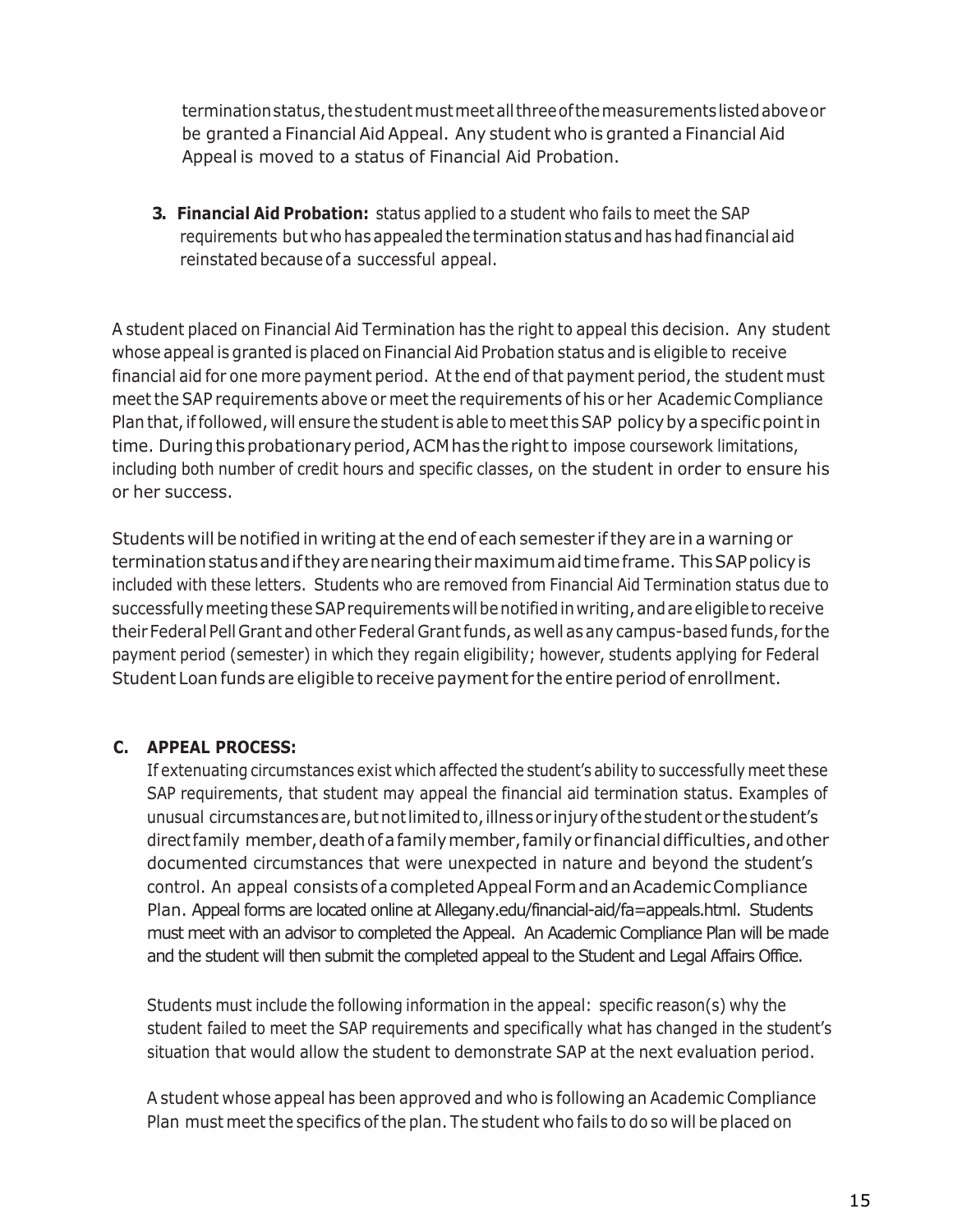Financial Aid Termination. Students can, however, apply for another appeal should additional extenuating circumstances exist.

Appeals due to reaching the maximum aid time frame will require the student to have a 100% completionrate of courses (student cannot receive a grade of I,W,X, F,orR) and maintainatleast a 2.00GPA. Students whoareunsuccessful willbeplacedonFinancial AidTerminationand remain in this status until they graduate.

The Appeals Committee will only approve the appeal if it determines the student will be able to meet SAP standardsattheendofthenextpaymentperiodor thestudenthas completed an Academic Compliance Plan with his advisor that, if followed, will ensure the student is able tomeet SAP by a specific point in time. The Appeals Committee reserves the right to ask for additional information in making the decision. All students who appeal are notified in writing of the decision of the Appeals Committee. All decisions are final and cannot be appealed to another committee or to the Department of Education.

#### **D. REQUIREMENTS OF AN ACADEMIC COMPLIANCEPLAN:**

Any student who has been placed on Financial Aid Termination and who wishes to appeal this status must complete the Appeal Form and meet with his or her academic advisor to create an Academic Compliance Plan. The plan should show at what pointin the future the student will be able to meet all the requirements of this SAP policy. The plan may show that the student is able to meet the requirements of this policy by the end of the next semester of enrollment or the plan may show the requirements will be met over a period of several semesters.

If the student and/or the student's advisor change(s) anything in the Academic Compliance Plan, a new Plan must be completed, signed by the student and the advisor, and then submitted to the Director of Student Financial Aid Programs before the last day to add a class for the full term.

Failure to comply will result in automatic and immediate Financial Aid Termination.

#### **E. OTHER REQUIREMENTS/DEFINITIONS:**

The following additional information is taken into consideration as it relates to this SAP policy:

- a. Courses in which a student receives a grade of "X", "I", "R", "F", and/or "W" will not be considered to have been completed successfully and will negatively affect the cumulative GPA. These grades will count in the calculation of the 67% completion rate and the credits willcount toward the maximum aid timecriteria.
- b. Repeating Coursework: Federal Financial Aid funds will pay for only one repetition of a previously passed course (GradeA,B,C, or D); however,failed classes which are repeated will be paid for indefinitely. All attempts will be counted in the calculation of the 67%completion rate and the credits will count toward the maximum aid time criteria.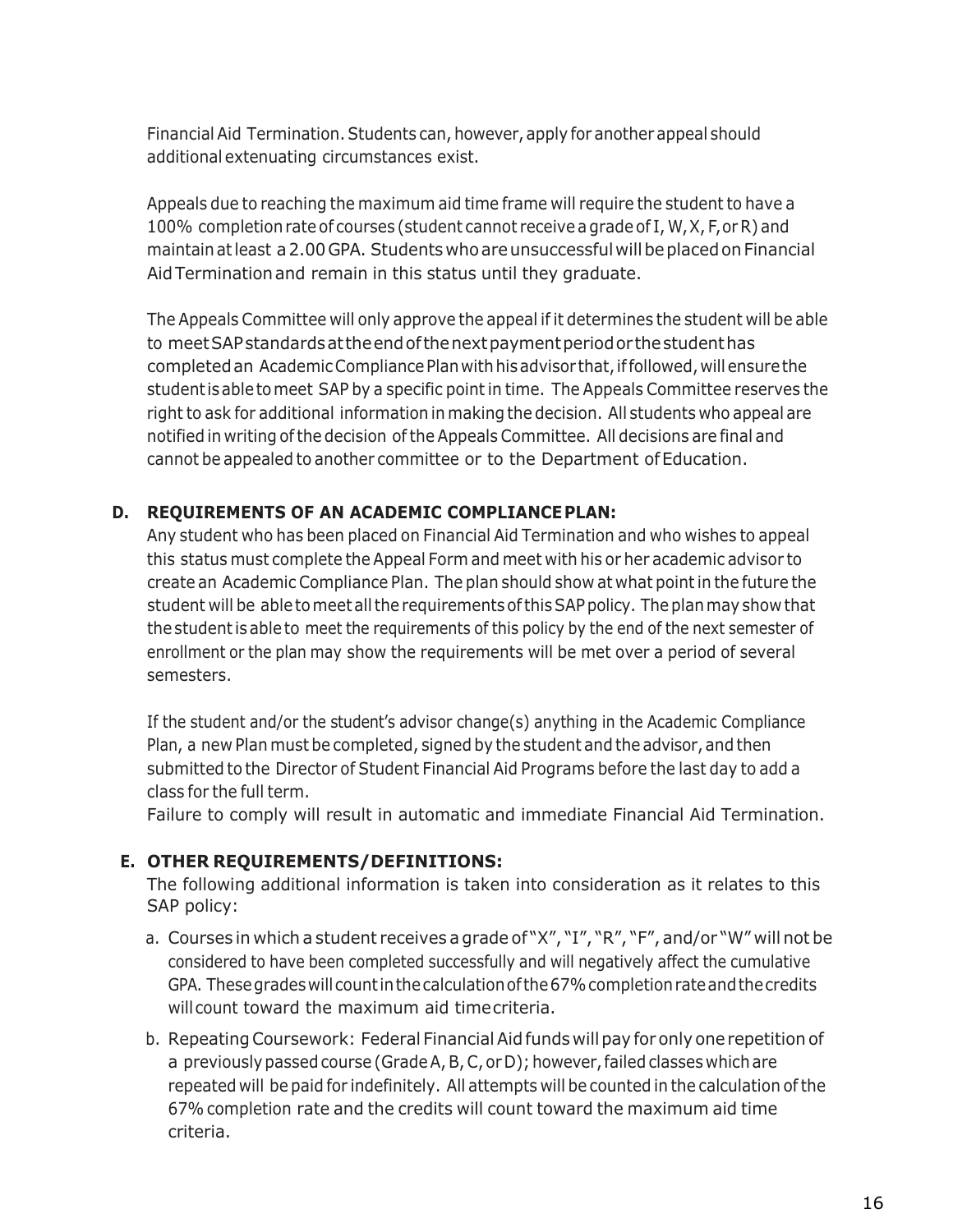- c. Federal financial aid will only pay for 30 credits of remedial coursework.
- d. Grades for remedial courses are calculated as a part of the cumulative grade point average to access a qualitative measurement; however, the remedial credits do not count toward the 67% completion and the credits do not count toward the maximum aid time criteria.
- e. Transfer students will have their maximum aid time length recalculated using the number of credit hours which Allegany College of Maryland accepts; however, we will not use transfer credits to recalculate a GPA.
- f. Pass/Failgrades will be counted ashoursattempted and toward the maximum aid time criteria even though they are not calculated in the grade point average.
- g. Students who change their curriculum will not begrantedanincreasein the maximumaid time toreceivefinancialaid. however, studentswhograduateinonecurriculumand returnina new curriculum will be given additional time to complete their new program. Credit hours alreadyearned whichmeet requirements for the new programwillbe used in determining the new time length.
- h. Students who have previously attended Allegany College of Maryland, termed "readmits," will have their prior academic record at Allegany College of Maryland reviewed to determine if a warning or termination status applies. Readmitted students' remaining financial aid eligibility under the maximum aid time stipulation will also be reevaluated.
- i. Students who have completed a programs's requirements will be considered to have completed that program even if they have not officially applied for graduation. This decision is not appealable.
- j. Financial aid warning/terminationstatuscannotbe changed as a resultofstudents who have been approved for academic amnesty (who have had courses deleted from the grade transcript). Students will be evaluated on the original grades and the original transcript.

Studentswhoareacademicallydismisseddonotmeetsatisfactoryacademicprogressasdefinedin thispolicy.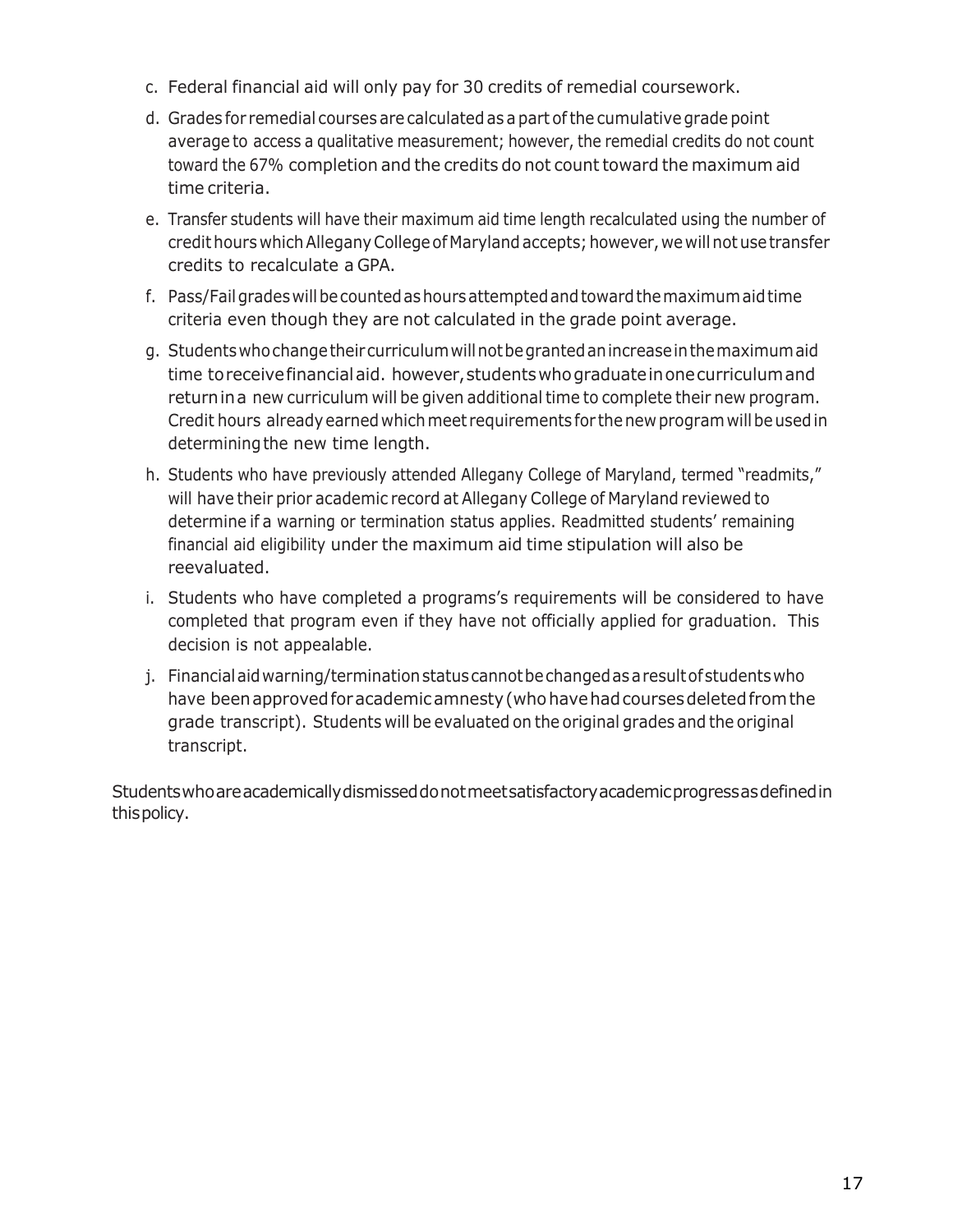# <span id="page-19-0"></span>*PROFESSIONALISM*

StudentsworkingatAlleganyCollegeofMarylandinanyofthedepartmentsshouldkeepinmindthat they are representatives of the College, and, as such, should act professionally and courteously at all times.

Student employees should strive to be punctual and should inform their supervisors in the event that they will be late for work or absent for any reason. Supervisors should also be told when students leave the work area for any reason.

The workplace is for working - it is NOT for visiting with friends. Errands should be completed quickly and efficiently. If the student worker completes assignments and is without work to do, he/she should seek out the supervisor for further assignments. Students may studyduring the working hours ONLY IF THERE IS NO WORK TO BE DONE AND THE SUPERVISOR HAS GIVEN HIS/HERPERMISSION.

In addition, work-study students must refrain from using their personal cell phones during work hours.

#### <span id="page-19-1"></span>*TELEPHONE USE*

One of the major responsibilities of student employees in many departments is the coverage of telephones. Telephones should be answered immediately and in the accepted fashion of the particular department involved. College telephones should not be used for personal calls.

Student employees should speak clearly and politely and always have pen and paper ready to take down a message. The caller's name should be taken before a call is transferred, and, in case the caller isdisconnected, students should mention the extension number to which the call is being forwarded.

Students should always be helpful to callers and, if unable to respond to a problem, should attempt to forward the call to someone who might be able to help. Written telephone messages should include the date and time of the call, the caller's name and phone number, and any message given.

The most reliablemethodfor students to ensure that their behavior isbothefficient and courteous is to place themselves in the caller's place and act in the professional manner befitting a representative of the college.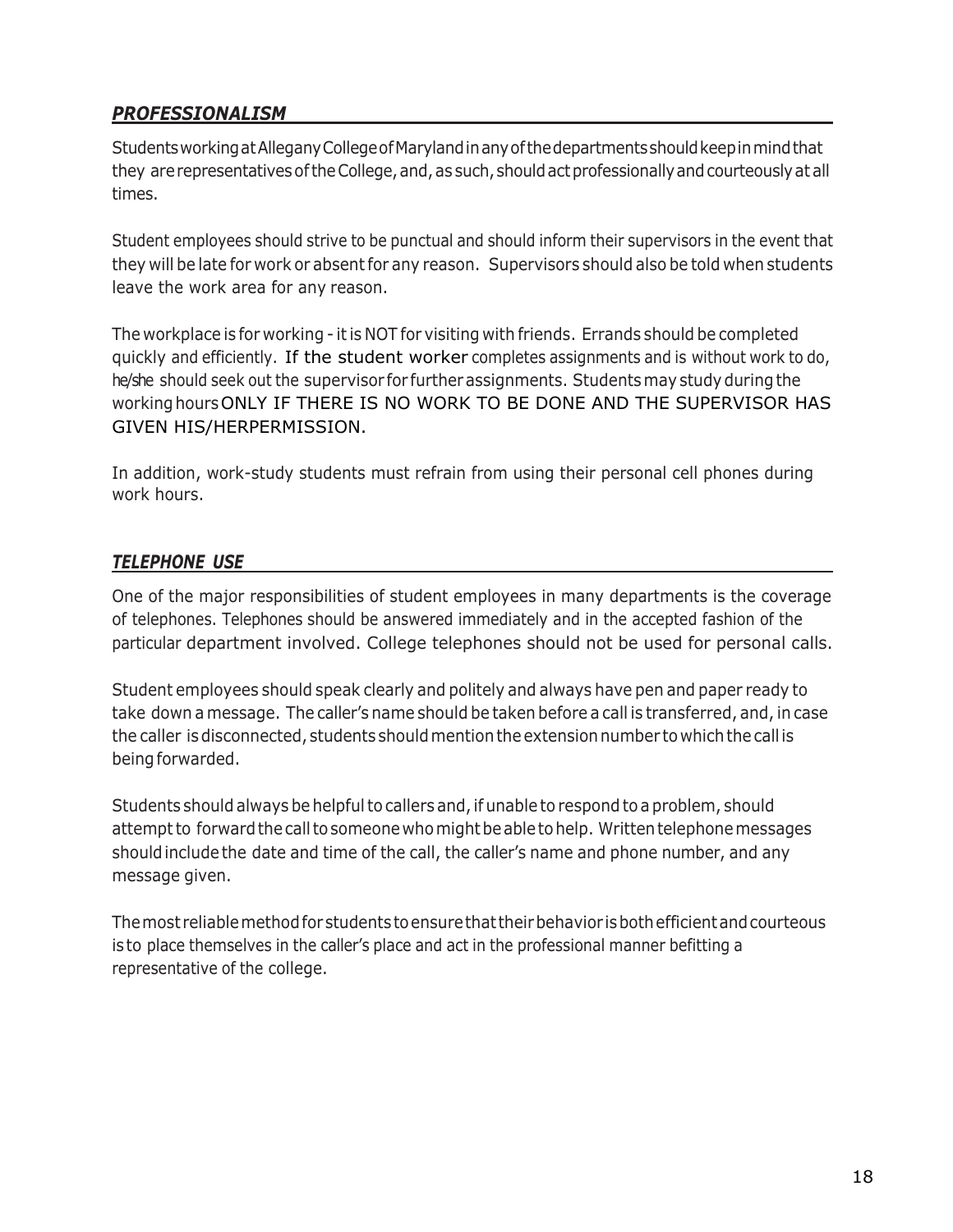# <span id="page-20-0"></span>*EVALUATIONS*

Students will be evaluated once per year by their supervisor. The purpose of evaluating a student's work performanceistoassess and improve the student'sworkexperienceat Allegany Collegeof Maryland.

Since the evaluation is a participative effort between the supervisor and student, the supervisor should discuss the evaluation form with each student employee. After the discussion, the student must sign the form indicating agreement or disagreement with the evaluation. The supervisor then signs the form and returns it to the Student Financial Aid Office by email or in a sealed envelope marked "Confidential" to the Financial Aid Coordinator.

If a student works for a short period of time or is no longer working in an area, supervisors should return a completed evaluation form without the student's signature. If a supervisor feels that an evaluation cannot be made, that information should be indicated on the evaluation form and returned to the Student Financial Aid Office for the student employee's file.

The completed evaluation form is an important part of the student employee's file. The evaluation is usedfor referrals toother jobopenings and as a reference should a potential future employer call the Student Financial Aid Office.

**NOTE: A FWS student may be terminated immediately based on the results of his or her evaluation.**

# <span id="page-20-1"></span>*TRANSFERS*

Sometimes a student will request a transfer to another Work-Study position or a supervisor will request that a work-study student be transferred.

The idealtimetorequest a transfer isat the end of the semester. This will allow the Student Financial Aid Office sufficient time to replace the transferring student.

Ifcircumstancesexistthat require a student tobetransferredduring the semester, the student must provide the Student Financial Aid Office with a written release from the supervisor. The supervisor must understand that, due to funding constraints, a Work-Study replacement may not be available atthe time of release.

<span id="page-20-2"></span>If a student is granted a transfer, the Student Financial Aid Office reserves the right to reassign the studenttoanareawhichis still inneedofwork-studyassistance. A student will betransferred only one time.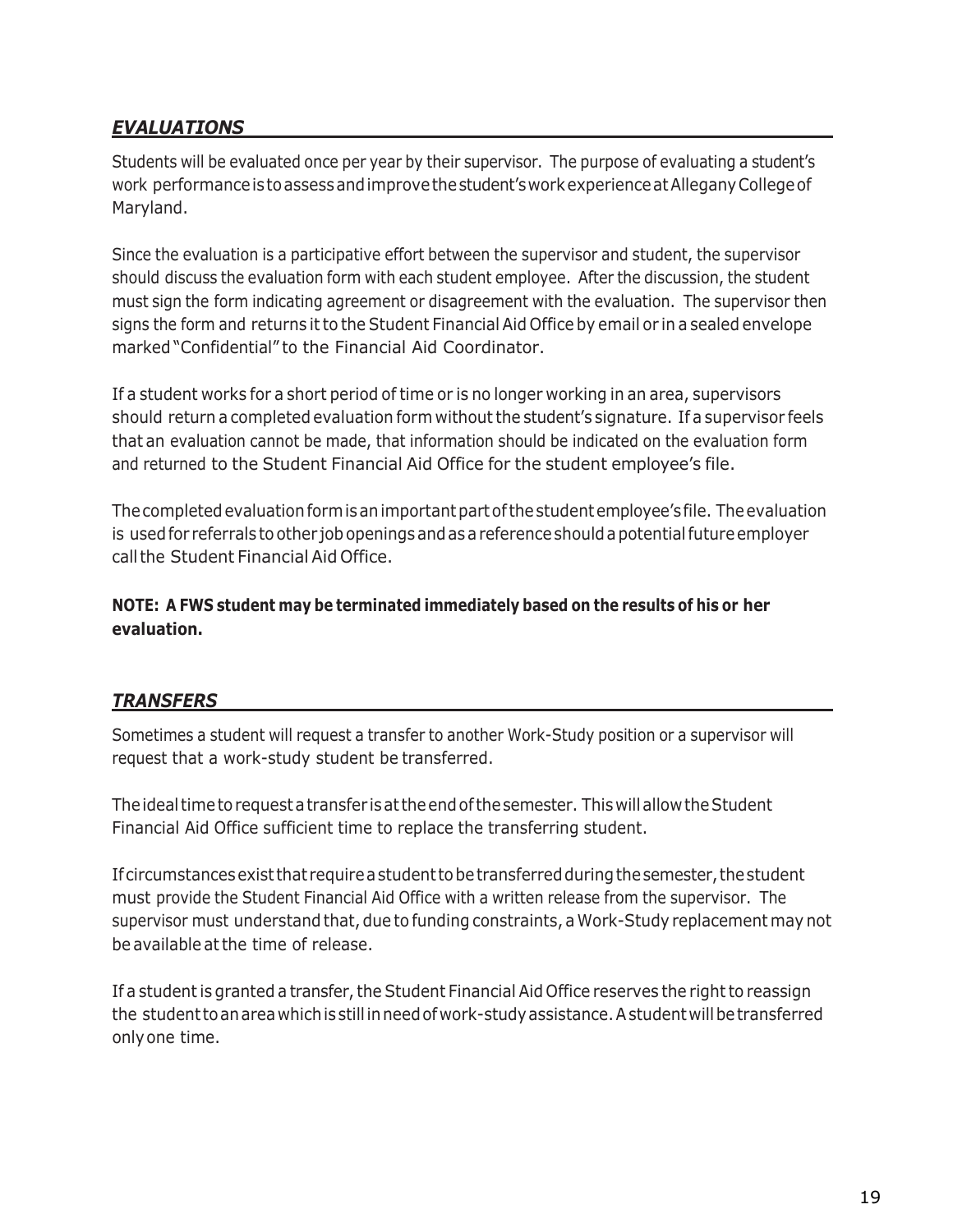# *TERMINATION OF STUDENT EMPLOYEES*

Student employment positions demand the same attention and responsibility due any form of employment. Students must behave and perform duties in a manner conducive to a professional environment. Any student who fails to meet the requirements and responsibilities of a position after sufficient notification by the supervisor may be terminated from the FWS program.

#### **Some of the major reasons for termination of student employees are, but not limited to:**

- Poor evaluation (If any **one** category is rated "below average" termination **is possible** and at the discretion of the supervisor and/or Financial Aid Coordinator.)
- Poor attitude or insubordination
- Violation of confidentiality of student records/information
- Failure or inability to perform required tasks
- Falsification of time sheets
- Repeated tardiness
- Theft or embezzlement
- Destruction of Collegeproperty
- Threats or use of physical force
- Illegal activities on College property
- Being banned from campus
- Acts and/or allegations of sexualharassment

Anystudentwhohasbeenterminatedfrom a Work-Studypositionhas therighttoappeal that termination. To file the official appeal, students should contact the Office of Student and Legal Affairs, located in the College Center.

The Student Financial AidOfficemayterminateormodify a work-studyawardifthat student no longer meets the FWS Eligibility Requirements. Examplesare:

- Failure to meet the SAP standards
- Changes in enrollment status
- Changes in cost of attendance which result in no financial need
- Receipt of other monies which cause a financial aid over-award

#### <span id="page-21-0"></span>*INJURIES INCURRED BY STUDENT EMPLOYEES*

In the case of a job-related injury to a student employee, the student's supervisor should be notified immediately. The supervisor must then immediately contact the H uman Resources Office, located in the College Center. The student will be required to complete an accident reportin case medical bills are incurred which require processing through the Workmen's Compensation insurancecarrier.